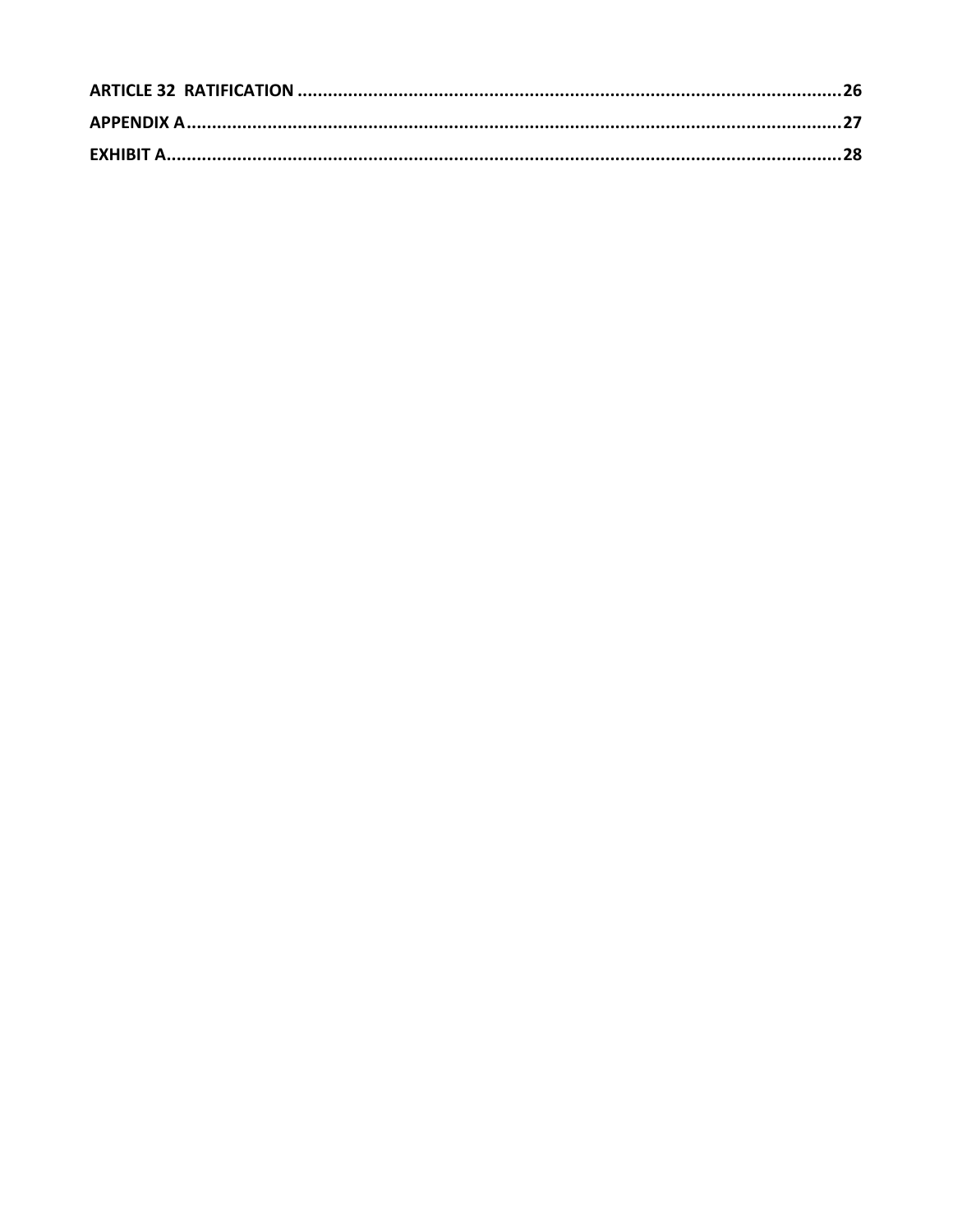#### **Collective Bargaining Agreement Baker City, Oregon and Baker City Employees Association**

#### **PREAMBLE**

This agreement is entered into by the City of Baker City, Oregon, hereinafter referred to as the City and the Baker City Employees Association, Local 2175, an affiliate of Oregon AFSCME Council 75, of the American Federation of State, County and Municipal Employees, AFL-CIO, hereinafter referred to as the Union.

#### **ARTICLE 1 RECOGNITION**

Section 1. The City recognizes the Union as the sole and exclusive bargaining agent as defined in ORS 243.650(8) for Baker City employees excluding the police and fire department, and excluding supervisors and confidential employees as defined by law. Also excluded are temporary employees working less than 180 days in one year period, seasonal employees who work for a period of no more than ninety (90) calendar days in one year, part-time employees working less than twenty (20) hours per week. This provision will not be utilized to eliminate a regular bargaining unit position. All benefits recognized by this Agreement shall be adjusted on a pro rata basis for employees whose regular work schedule is less than forty (40) hours. This includes, but is not limited to salary, insurance, sick leave, holidays, and vacations.

Section 2. Except where specified otherwise, all references to employees in this agreement are intended to designate all genders.

Section 3. This Agreement shall be applied equally to all employees represented by the Union without discrimination as to age, sex, marital status, race, color, creed, handicap, religion, or national origin or other as subject to applicable law. The City and the Union shall share equally the responsibility for applying the provisions of this paragraph.

Section 4. If the City and the Union cannot agree whether a new position is supervisory, managerial, confidential or if a new classification should be included in the bargaining unit, the dispute may be submitted to the Employment Relations Board by either party.

Section 5. New Positions: If the City creates a new position within the bargaining unit, the City will give notice of the new position and pay rate to the Union. The new pay rate will be considered tentative subject to a request from the Union to negotiate the wage, consistent with ORS 243.698. The City is not precluded from hiring for the position prior to completion of any bargaining obligations under this section. The City will bargain in good faith during this period.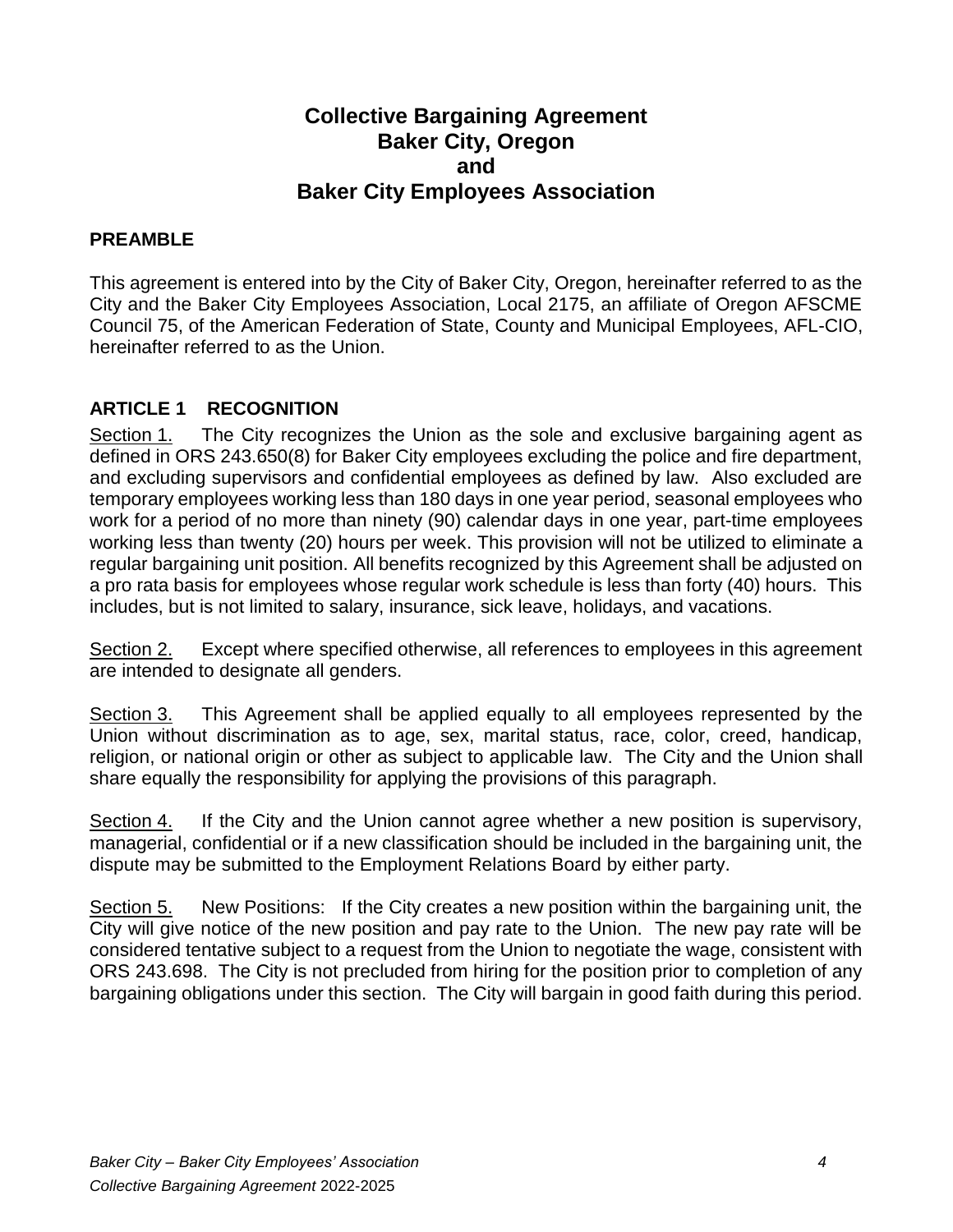#### **ARTICLE 2 TERM OF AGREEMENT**

This Agreement shall become effective upon execution and shall remain in effect through June 30, 2025 and thereafter, until a new contract between the parties hereto is reached or as bargaining proceeds as provided by PECBA. Either party may serve notice in writing of intent to negotiate a new contract no later than February 1, 2025. If both parties fail to give notice to the other party of its desire to negotiate a successor agreement as herein provided, this Agreement shall automatically be renewed for a one (1) year term thereafter.

#### **ARTICLE 3 MANAGEMENT RIGHTS**

The City retains all customary, usual and exclusive rights, decision-making prerogatives, functions and authority connected with or in any way incident to its responsibility to manage the affairs of the City or any part of it, unless specified in this agreement. These rights of management and direction of work force shall include, but not be limited to, the right to:

- (a) Determine the services to be rendered to citizens of Baker City;
- (b) Determine and follow the City's financial, budgetary and accounting procedures;
- (c) Direct employees;
- (d) Hire, promote, transfer, assign, layoff and retain employees;
- (e) Discipline, demote, suspend, discharge or take other proper actions against employees;
- (f) Manage and direct the work force, including but not limited to the right to determine the methods, processes and manner of performing work; the right to hire, promote and retain employees; the right to determine schedules of work;
- (g) Determine the need for a reduction or increase in the work force;
- (h) Establish, revise and implement standards for hiring, classification, promotion, quality of work, safety, materials and equipment;
- (I) Implement new and revise or discard, wholly or in part, old methods, procedures, materials, equipment, facilities and standards;
- (j) Contract or subcontract work as may be determined by the City, provided that as to work which has been previously and regularly performed by employees in the bargaining unit, the City agrees to notify and afford an opportunity for the Union to bargain the impact, if raised under ORS 243.698, on such action on employees in the unit prior to finalization or implementation of new decisions concerning such contracting or subcontracting.

#### **ARTICLE 4 UNION SECURITY**

Section 1. Employees shall have the right to form, join and participate in the activities of employee organizations of their own choosing, for the purpose of representation on matters of employee relations. Employees shall also have the right to refuse to join or participate in the activities of any employee organization. No employee shall be interfered with, intimidated, restrained, coerced, or discriminated against by the City or by any employee organization because of their exercise of these rights.

Section 2. The provisions of this Agreement shall be applied equally to all employees in the bargaining unit without discrimination as to Union affiliation or political affiliation. The Union shall share equally with the City the responsibility for applying the provisions of this Agreement.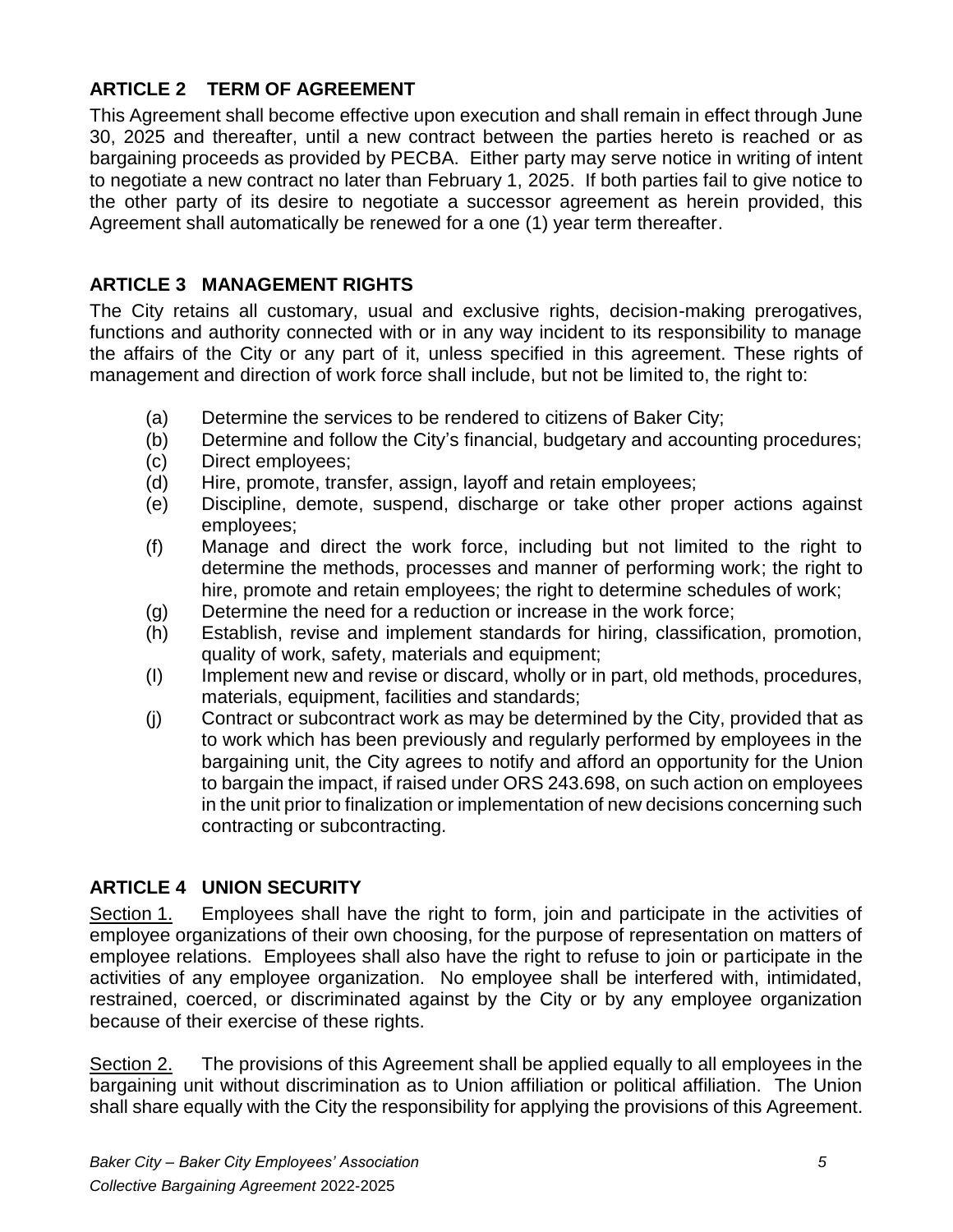Section 3. Employees may elect to join or not join Union membership, however all employees under this agreement are members of the bargaining unit represented by the Union as their exclusive representative regardless of Union membership status. Upon written consent of an employee within the bargaining unit, the City will begin deducting Union dues or other deductions for employee benefits for the next pay period and will continue to make the regular deduction until such time as the employee rescinds the request in writing. The amount to be deducted shall be certified to the City by Oregon AFSCME Council 75. The aggregate deductions of all employees shall be remitted together with an itemized statement to Oregon AFSCME Council 75 no later than the tenth  $(10<sup>th</sup>)$  of the month following the month for which deductions were withheld. Union will indemnify, defend and hold the City harmless against any claims made or suit instituted against the City on account of any payroll deductions for Union. Union agrees to refund to the City any amount paid to it in error.

Employer agrees to allow voluntary payroll deductions for charitable organizations (for example: Red Cross, Salvation Army) or for Union related programs other than normal dues deductions subject to written authorization by the individual employee. Employees may also terminate such deductions upon written notice to the employer.

Section 4. Union Representation & Activities On Duty: Members of the bargaining unit elected to serve as authorized/designated representatives of Union may perform their duties during paid time on duty as defined below. The Union may select, and will certify in writing to the City, employees to act as Union Stewards.

Designated Union representatives who are employees will be permitted paid time on duty to engage in union representation duties as stated in ORS 243.798(a-g). Such activities shall not interfere with or delay service calls or create safety concerns. Designated Representatives will be granted up to 50 hours in total for all representatives per calendar year to engage in the activities described in ORS 243.798 (a-g). Employees are required to log their hours while engaged in these activities on their regular timecards during work hours. In the event all hours are used during the calendar year, union representatives will need to use off duty time. Reasonable advance notice shall be given to a management supervisor when representative will be away from their duty assignment.

Section 5. Three (3) employees appointed by the Union as members of the Union Collective Bargaining Committee shall be granted time on duty when participating in negotiation meetings with City and during mediation, and/or arbitration. The Union shall attempt to select committee members taking in consideration the service needs of the City. No overtime obligation occurs as a result of this activity.

Section 6: Union Orientation: A Union representative will be given 30 minutes, paid time with a City employee, during the employee orientation to provide information about Union membership and related.

Section 7: Notification of Hires and Retirements: The City will notify Local 2175 President or Elected Representative and the Council 75 Representative the of new employees hired into the bargaining unit, including name, department, home address and phone number, and start date within ten (10) days of the employee's start date. The City will notify the Union Steward when a bargaining unit employee has retired and is separated from employment with the City in the previous month.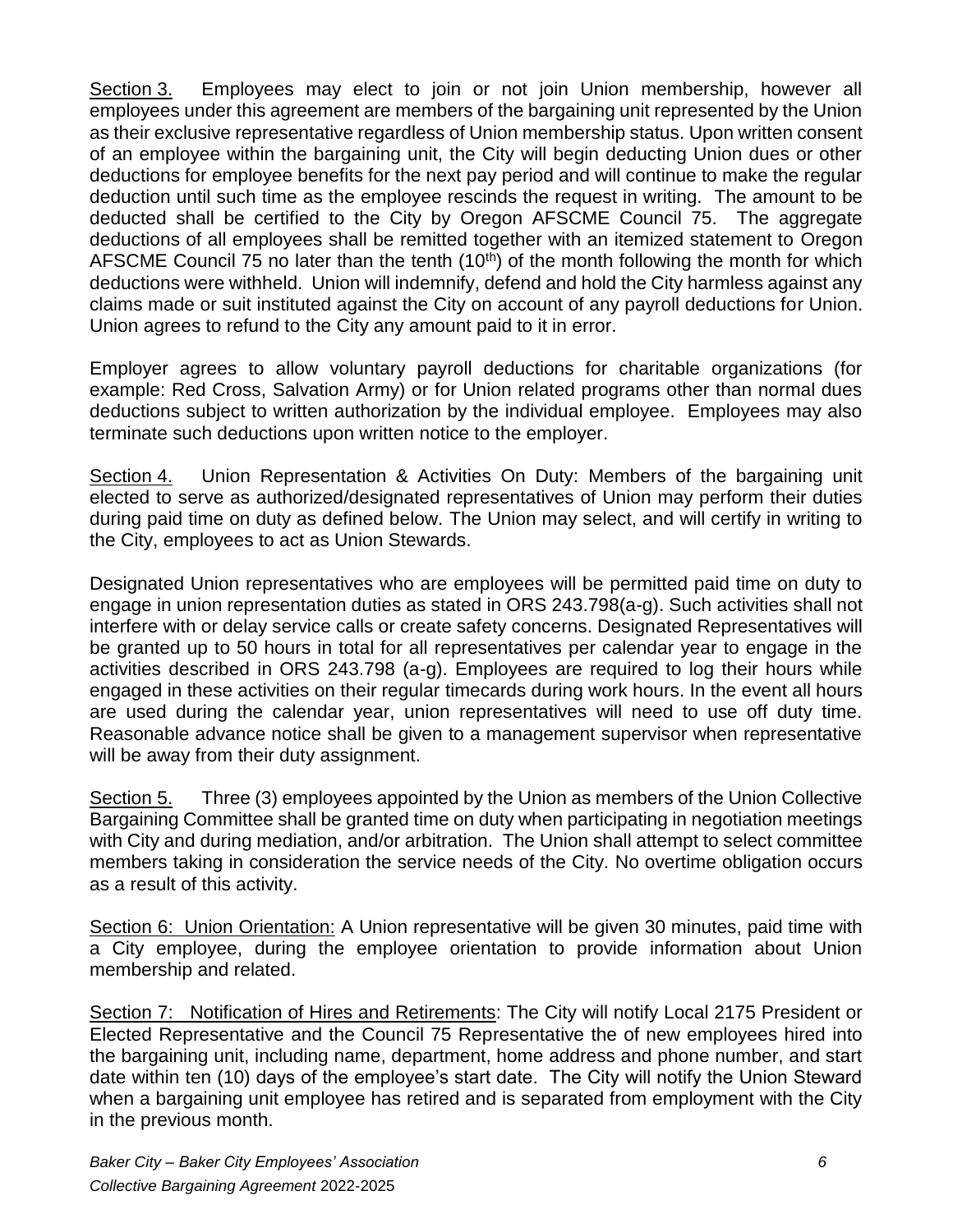Section 8: Use of City Email: Consistent with ORS 243.804(5), designated union representatives may use the City's electronic mail system to communicate with members for matters of administration of the collective bargaining agreement, investigation of grievances or other disputes relating to employment relations, and governance or business of the labor organization. All communications are subject to the City's rules and polices on electronic communications, and there is no expectation of privacy for communication using City resources.

Section 9: Labor Management Meetings: The Parties acknowledge that meetings between City Management and Union leadership may be beneficial to discuss workplace matters. The parties agree to meet quarterly, as requested, for the purposes to meet and confer to discuss current concerns and matters related to work. These meetings are non-binding and not considered negotiations. Parties are not precluded from resolving concerns mutually either informally or by written agreement. Either party may have two representatives present, and such time incurred by Union members is not included in Section 4 above.

#### **ARTICLE 5 EXISTING CONDITIONS**

Section 1. The parties acknowledge the terms of this bargaining agreement establish conditions of work and compensation for bargaining unit employees. For matters not addressed under the terms of this agreement, when the City adopts a new policy or change in policy or rule, the City will provide a copy to the Union for review fourteen (14) days prior to implementation. In the event the Union makes a demand to bargain within this time, the City will adhere to ORS 243.698.

#### **ARTICLE 6 SALARIES**

#### Section 1.

Effective July 1, 2022, or upon execution, the later, the base salary for all classifications will be increased by the current CPI-W percentage within a range of 3-5% and remaining steps adjusted according range differentiation.

Effective July 1, 2023, the base salary for all classifications will be increased by the current CPI-W percentage within a range of 3-5% and remaining steps adjusted according range differentiation.

Effective July 1, 2024, the base salary for all classifications will be increased by the current CPI-W percentage within a range of 3-5% and remaining steps adjusted according range differentiation.

Range differentiation: Each step will differentiate by 4%.

Section 2. Wages shall be in accordance with the wage schedule as set forth in Exhibit "A." Employees will receive yearly performance evaluations near their anniversary date. Employees will receive a yearly step increase based on receipt of Step 1, up to the top step, based on a "successful yearly evaluation."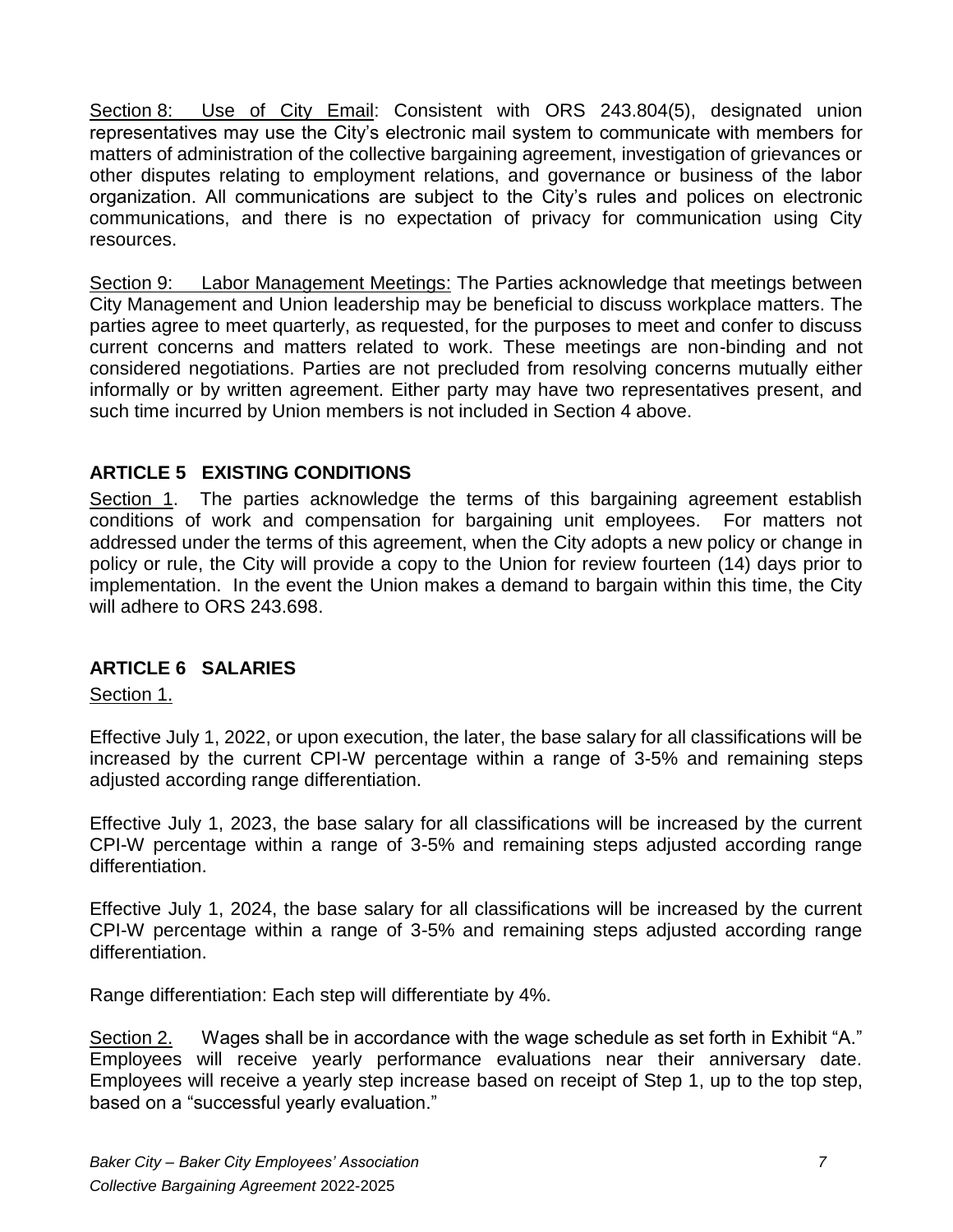A "successful yearly evaluation" is obtained when the employee receives a result of "standard" or better for at least 90% of all competencies of the evaluation and no more than 2 unsatisfactory competencies. The City will adhere to the criteria of the policy manual, Section XI, for evaluations.

Denial of a step increase is grievable, however, by mutual agreement of the parties on a caseby-case basis, the City may allow a 90-day period for reevaluation. If the employee receives a successful evaluation in the second review, the employee will be eligible for a pro-rated step increase in efforts to maintain yearly steps.

Step "1" starts at six months after initial hire and passing the probationary period. The City shall provide by classification yearly to all employees, the salary schedule thirty (30) days prior to the increase and it shall be attached hereto and by this reference incorporated herein. The pay grade assigned to each existing classification and the pay grade assigned to each new classification shall remain in effect and as assigned during the term of this Agreement.

The City shall not lower the classification assigned to the positions which are subject to this Agreement, and no person shall be assigned a classification lower than that which is currently assigned to the position they are filling, unless there is a preponderance of evidence that they are not performing the work which fits the job content of such classification, and that they are performing the work which fits the job content of a lower classification. Any change in classification or denial of step increase, excluding layoff, shall be subject to the grievance procedures as set out herein. This paragraph does not apply to layoffs, bumping and reorganization of City services.

Section 3. Employees who voluntarily apply for and receive a lower classification position shall be paid according to the salary range for that classification. At the sole discretion of the City, the employee may be started at any step on the salary scale for that position.

Section 4. For regular part-time employees covered by this Agreement, the following benefits will be paid or accrued based on budgeted FTE: Retirement Pay (PERS), Vacation, Sick Leave, Holidays and Bereavement Leave.

Section 5. Longevity Incentive Pay:

- 1. Since July 1, 2013, employees with 120 months of continuous service with the City are eligible to receive a 1% additional monthly incentive.
- 2. Since July 1, 2014, employees with 180 months of continuous service with the City are eligible to receive a 2% additional monthly incentive.
- 3. Since July 1, 2019, employees with 240 months of continuous service with the City are eligible to receive a 3% (three percent) monthly incentive.
- 4. Effective and retroactive to July 1, 2019, employees with 300 months of continuous service with the City are eligible to receive 4% (four percent) additional monthly incentive.
- 5. Incentive pay longevity is not cumulative.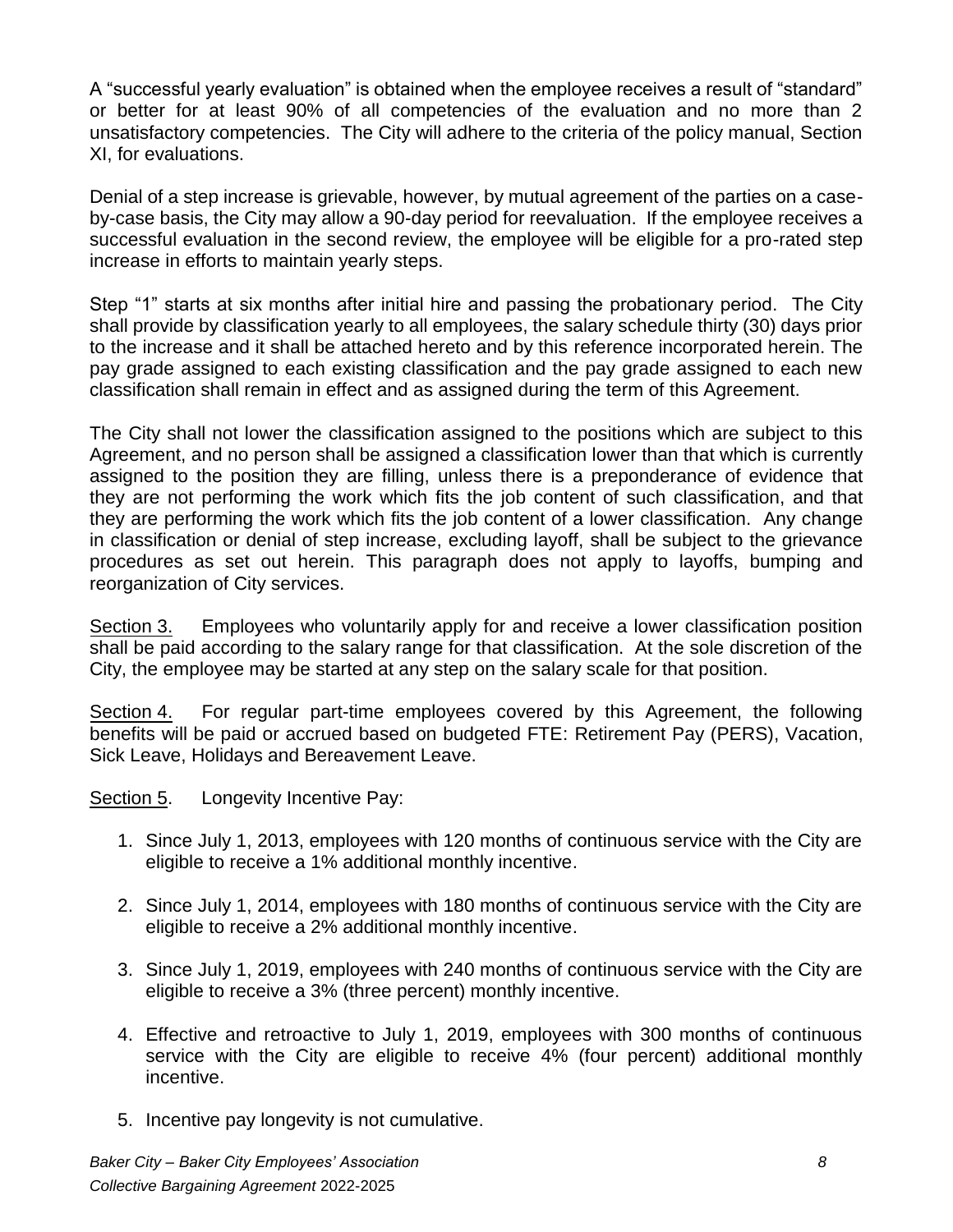Section 6: Certification Premium Incentive.

Effective January 1, 2017, eligible employees may receive a premium incentive for certifications listed below as requested and approved by the Public Work Director based on operational need. The premium would be initiated the month following written verification of certification to the Public Works Director. Employees must maintain current certification to receive the premium. The incentive will not be paid if it is already a required condition of the position.

| 1% base monthly salary |
|------------------------|
| 1% base monthly salary |
| 1% base monthly salary |
| 1% base monthly salary |
|                        |

#### **ARTICLE 7 INSURANCE BENEFITS**

Section 1. The City will provide full-time employees and their dependents CIS plan HDHP-4 with HSA, including express scripts, and alternative care, herein referred to as "HDHP" plan, Delta Dental II, and Vision VSP Plan A. The employer will pay 90% of the premium for the HDHP-4 plan and employees are responsible for the remainder of the monthly premium through pre-tax payroll deduction.

- 1. The City will pay a lump sum contribution to the employee's HSA account in the amount of \$1,700 for employee only or \$3,400 for employee plus one or more dependents.
- 2. For employees hired after January, employees will receive the next applicable quarterly payment. (above in section 1. Scrivener's error on article 1 TA'd)
- 3. Part-Time Employees: Premium Cost Share. The employer will pay a pro-rated premium contribution based on the employee's monthly FTE multiplied by the 90% cost share. The employee is responsible for the remainder (ie: employer contribution for a 0.8FTE is (0.8 x 90% of the monthly premium).
- 4. Part-time Employees: Employer Deductible Contribution: The employer will pay a prorated monthly deductible contribution based on the employee's monthly FTE and insurance enrollment status (ie: a 0.8 FTE employee will receive 0.8 times the employer paid deductible).
- 5. For employees who do not have a choice to participate in an HSA account because of coverage under Medicare, Tricare/VA or Indian Health Services, the City will make available a comparable benefit, subject to IRS and plan regulations*.*

If and only if the negotiated health insurance plan should be eliminated by the insurance provider, management will provide the next substantially comparable plan offered by the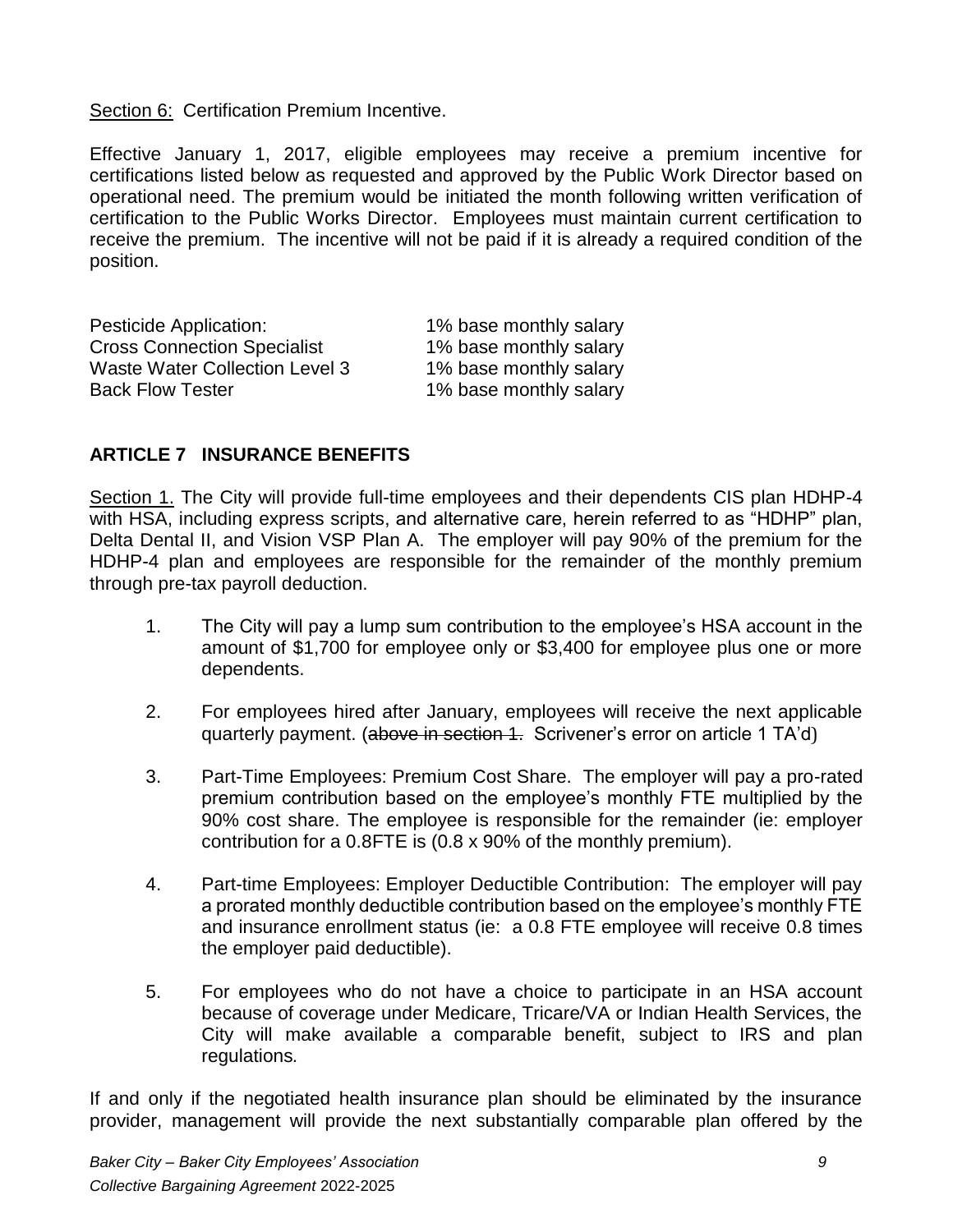carrier. Pursuant to ORS 243.698, in the event the Union requests to bargain the impact of a change in insurance plans, the City will adhere to the obligations of mid-term bargaining.

Section 2. The City will provide a Life Insurance policy valued at one and one-half  $(1\frac{1}{2})$  times the annual salary covering the employee against both occupational and non-occupational death.

Section 3. The City will continue to pay for CDL physicals throughout the period of this contract at a rate not to exceed the charge by the City- approved doctor. Employees required by job duties to obtain a CDL shall obtain certification within one-hundred twenty (120) days. Employees required to maintain a CDL are to report to Human Resources any suspension or revocation of the CDL upon returning to the next day of work and prior to driving any public vehicle. Failure to maintain a CDL, as required by the job, is considered a failure to meet the essential functions of the job. On a case-by-case basis, the City will consider any reasonable requests for accommodation or requests for special consideration.

Section 4. Employees who provide written documentation of current medical, dental and vision insurance provided for them through a source other than the City may, in lieu of the abovedescribed insurance benefits, elect to opt out of the Regence Blue Cross insurance according to insurance carrier rules.

#### **ARTICLE 8 RETIREMENT**

The City shall continue participation in the Public Employees Retirement System (PERS) and the Oregon Public Service Retirement Plan (OPSRP) for eligible employees. The City shall, for all employees, pay the employee's 6% monthly contribution to the Individual Account Program (IAP), subject to PERS/OPSRP rules and regulations.

#### **ARTICLE 9 SPECIAL ALLOWANCE**

Section 1. Whenever an employee is authorized to use their personal vehicle in performance of official City duties, the employee shall be reimbursed at the current GSA mileage rate.

Section 2. When employees' duties take them outside the City's jurisdiction, or they are directed to attend a training course, seminar, or similar function outside the City limits, the City agrees to reimburse the employee for the reasonable cost of necessary lodging and meals at the current GSA Per Diem rates. At the employee's option, the employee may receive funding from the employer prior to departing for the trip. The employee will not be required to provide receipts for meals. Funding for meals will be provided at the current GSA Per Diem rates.

When an employee's duties take them outside the State of Oregon, funding for such travel will be provided at the current GSA Per Diem rate.

#### **ARTICLE 10 OVERTIME**

The City will pay overtime consistent with State and Federal law along with the following provisions: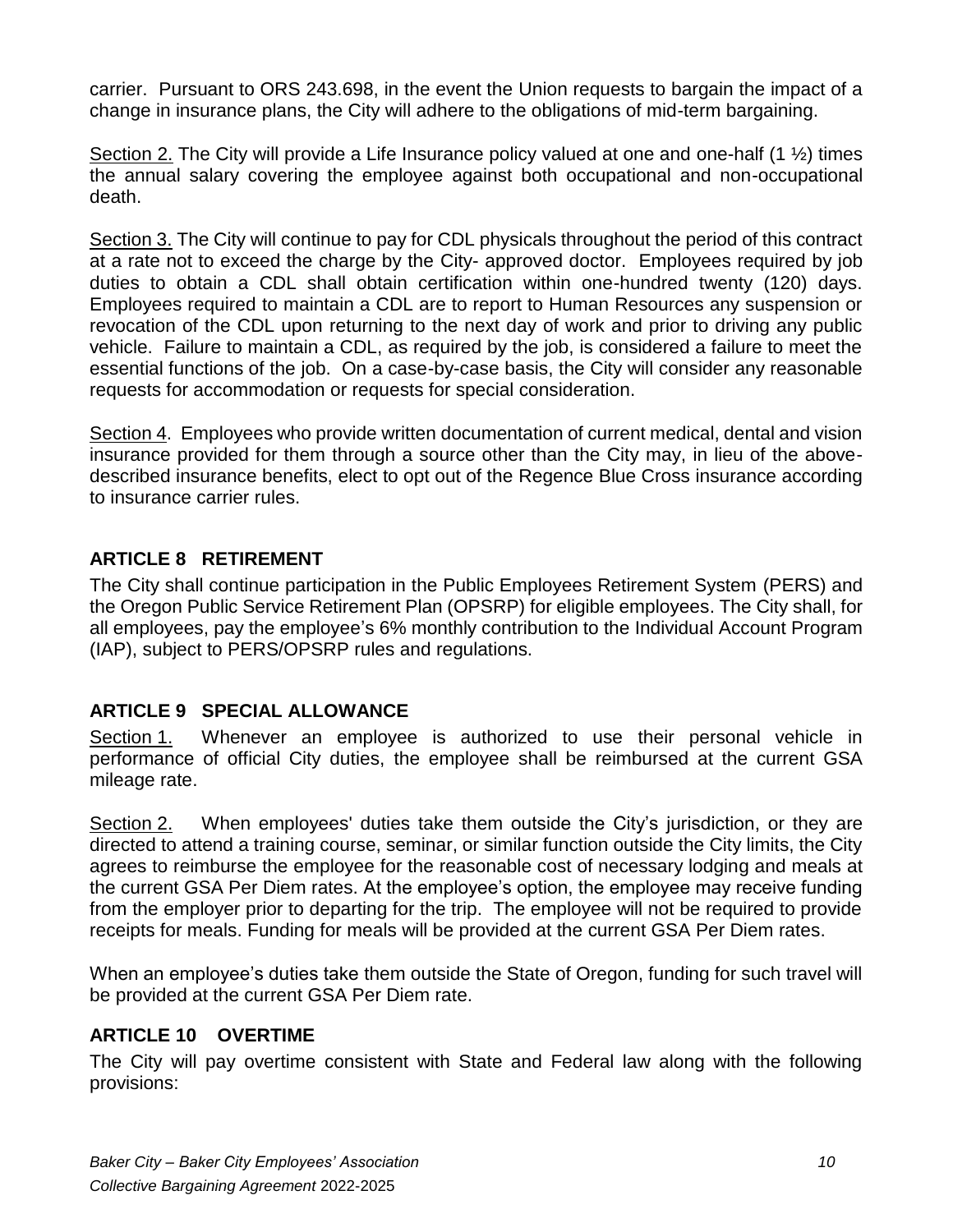- A. The City agrees to pay overtime at the rate of one and one-half  $(1\frac{1}{2})$  times the employee's regular rate of pay for, all time worked in excess of regularly scheduled work day or 40 hours in a work week. Paid time off shall not be considered time worked. Time worked shall be calculated to the nearest quarter-hour. Less than full time employees will not accrue overtime until 40 hours worked have been accumulated in a single work week. Payment for the accumulation of overtime shall be either payment of wages or compensatory time off upon mutual agreement of the employee and supervisor. Compensatory time off shall be scheduled by agreement between the supervisor and the employee involved as soon as mutually convenient. However, if an employee has accumulated either eighty (80) hours or more of compensatory time, the City will schedule the employee to use compensatory time down to thirty (30) hours. Employee may sell up to thirty (30) hours one time per year. There shall be no pyramiding of overtime.
- B. The normal work week shall consist of eight (8) hours per day, five (5) days per week. However, the City shall retain the right to schedule work at ten (10) hours per day, four (4) days per week, or a 9 hour schedule, when it deems it advantageous to the City. The 9 hour schedule consists of week of 4 consecutive days of 9 hours and one day of 4 hours. The 9 hour schedule is intended to follow a 40 hour work week and not create overtime obligations. Paid leave accruals remain unaffected by 4/10 shifts unless otherwise specified in this agreement.

#### **ARTICLE 11 VACATIONS**

Section 1. Employees shall accrue vacation days at the following rates:

| <b>Length of Service:</b>                             | <b>Vacation Credit:</b> |
|-------------------------------------------------------|-------------------------|
| First 6 years of service:                             | 96 hours per year       |
| Beginning of 7th through 12 years of service:         | 120 hours per year      |
| Beginning of 13th through 16 years of service:        | 144 hours per year      |
| Beginning of 17th year through 24 <sup>th</sup> year: | 192 hours per year      |
| Beginning of 25 <sup>th</sup> year and over:          | 216 hours per year      |

Section 2. Subject to the staffing requirements of the City, vacation shall be scheduled at the request of the employee. Preference in vacation scheduling shall be by seniority as defined in Article 20. Employee's Security.

Section 3. Employees shall have the right to sell back up to one-half (1/2) of their accumulated vacation hours twice per fiscal year provided 6 months has elapsed from the date of the previous sale. Vacation is provided as a benefit for employees to take time off of work and get a break from the working environment, and employees are expected to reasonably manage vacation banks. Employees may request a separate check. Earned but unused vacation credits shall be allowed to accumulate to the maximum of two hundred forty (240) hours. Employees with over 240 hours accumulated vacation leave will be paid in full for the overage hours on a quarterly basis (March, June, September and December pay periods). In the event of extenuating circumstances, an employee may request a one time per year waiver of this provision subject to the discretion of the City Manager.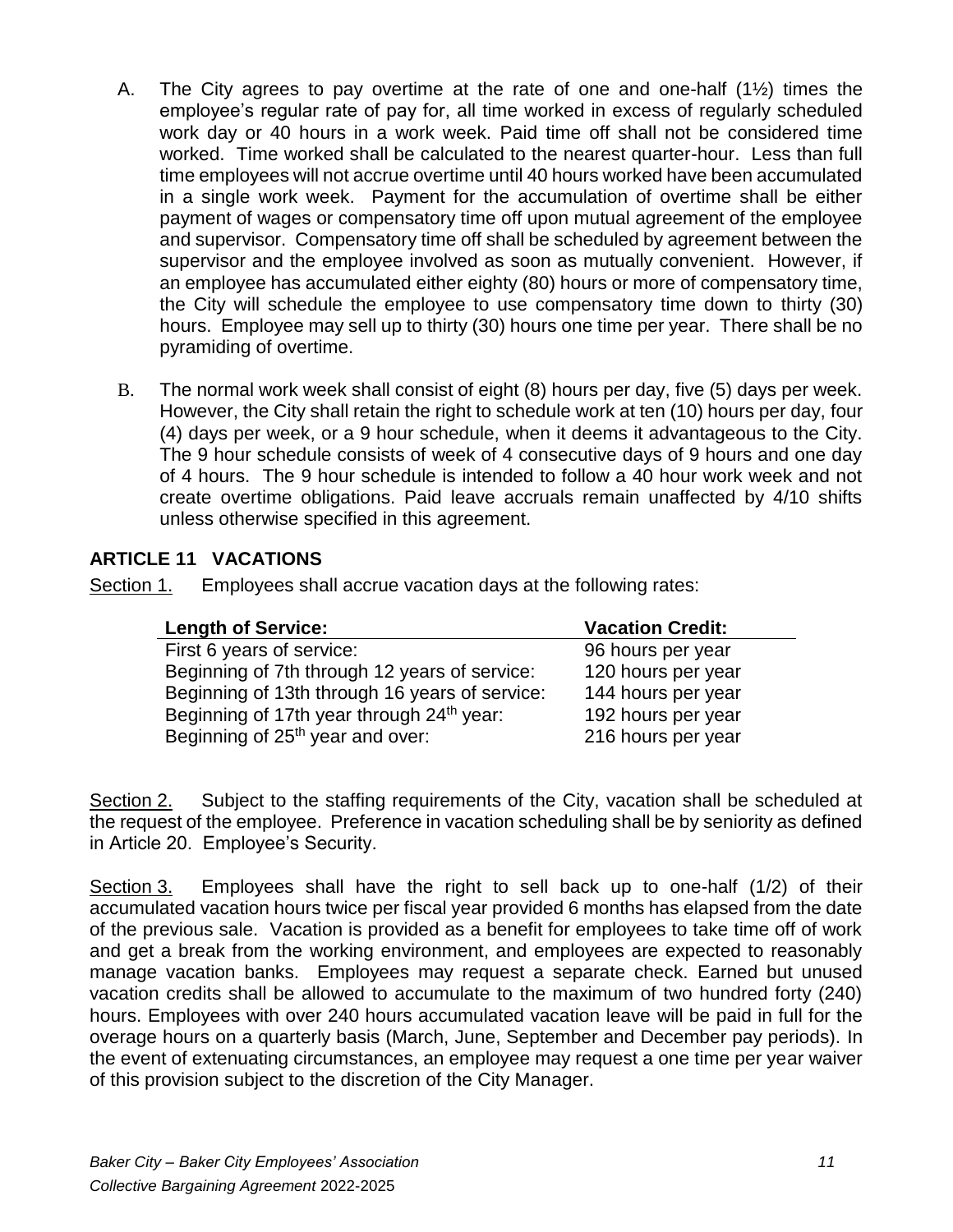Section 4. New employees shall not be permitted to use vacation during their initial probationary period, unless approved by the City Manager; however, vacation leave shall accrue from the date of employment.

Section 5. All employees shall be entitled to payment for unused vacation leave upon separation from City service, up to a maximum of 240 hours. In the event of death, the employee's heirs will be entitled to payment for unused vacation leave.

Section 6. No employee may be placed on vacation leave or no accrued vacation time may be utilized without the specific authorization of the employee.

Section 7. Approved vacation leave may not be canceled by the City except in the event of an emergency that which creates an abnormal workload or other condition not under control of the City. In the event of an emergency, the employee shall be notified of the cancellation in writing. Unrecoverable transportation or lodging deposits will be paid by the City.

#### **ARTICLE 12 HOLIDAYS**

Section 1. The following holidays shall be observed in accordance with State of Oregon observance:

- (a) New Year's Day
- (b) Martin Luther King Day
- (c) President's Day
- (d) Memorial Day
- (e) Juneteenth
- (f) Independence Day
- (g) Labor Day
- (h) Veteran's Day
- (i) Thanksgiving Day
- (j) Day after Thanksgiving
- (k) Christmas Day
- *(l)* Every new annually designated day as a holiday by the President of the United States and the Governor of the State of Oregon.

At the employee's option, the employee may choose to work on the date designated as the Juneteenth holiday in exchange for another day off (of the employees choosing with management approval).

Section 2. When any of the above holidays fall on Saturday, the preceding Friday shall be observed and when they fall on Sunday, the following Monday shall be observed.

Section 3. An employee shall receive one (1) day's pay for each of the holidays listed above on which the employee performs no work. A "day" shall be defined as eight (8) hours. Members working 4/9-hour shifts or 4/10-hour shifts will use compensatory or vacation time or house worked to cover the full shift for each of the above mentioned holidays. If an employee is required to work on any of the holidays listed above, the employee shall, in addition to any holiday pay for which they are eligible for, be compensated for all hours worked at the rate of time and one-half, with a minimum guarantee of two (2) hours worked.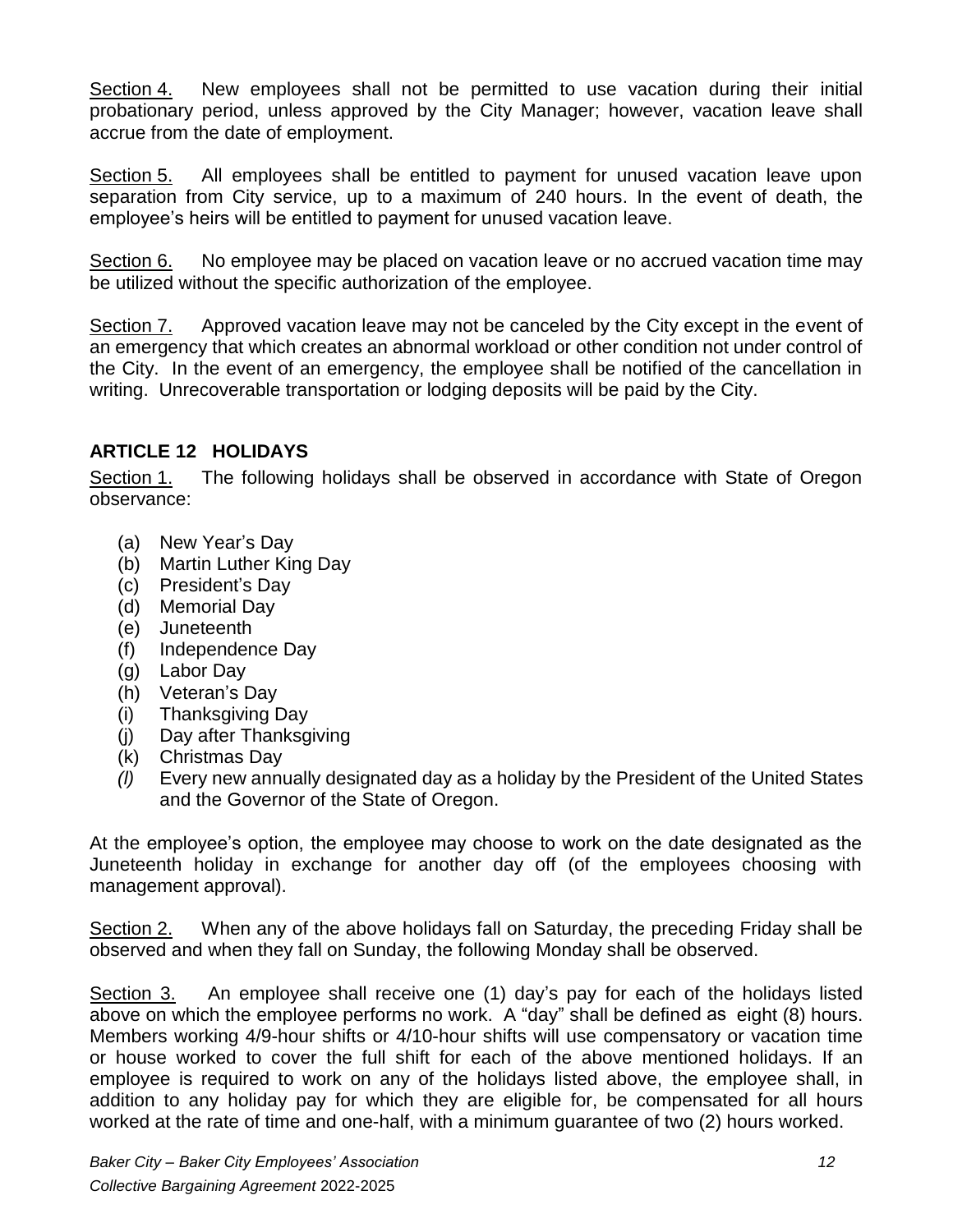Section 4. If the holiday that the City observes falls on a workday within the employee's vacation time period, it will not be counted as a day of vacation.

#### **ARTICLE 13 SICK LEAVE**

Section 1. All regular full-time and part-time employees that are covered by this Agreement shall be granted sick leave privileges in accordance with the following sections. Sick leave may be used for:

- (a) Illness or physical incapacity of employee;
- (b) Medical, optical and dental appointments of the employee;
- (c) Illness of the employee's parent, spouse, child, parent-in-law, same-sex domestic partner, parent or child of the same-sex domestic partner, grandparent, and grandchild.
- (d) The birth of their child, newly adopted child, or newly placed foster child, as provided by OFLA;
- (e) and use as permitted under FMLA/OFLA or applicable law.

Section 2. Sick leave shall accrue on the basis of eight (8) hours for each month of service. Part-time employees are pro-rated based on budget FTE and will earn at least 1 hour for every 30 hours worked not to exceed any accruals otherwise provided in this article.

Section 3. Regular employees hired on or before the tenth (10th) day of any month shall receive credit for the full month for purposes of sick leave accrual. The limit shall be 960 hours. Hours above the cap are forfeited.

Section 4. Certification of an attending physician or practitioner may be required by the City to support the employee's claim for sick leave if the employee is absent in excess of three (3) days, subject to applicable law. The City will pay the cost of obtaining a doctor's certificate of illness if a doctor's certificate is required by the City.

Section 5. If a recognized holiday occurs in a regular work week during the time the employee is off duty on paid sick leave, it shall be accounted for as a holiday and not as a day of sick leave.

Section 6. In order to qualify for sick leave, the employee, when reasonably possible, shall notify their immediate supervisor of such leave at least one (1) hour before the leave begins or as subject by applicable law.

Section 7. When an employee takes sick leave from the career service on account of physical conditions for which the employee receives Workers' Compensation from the City's Insurance Carrier:

- A. The employee may elect to use paid leaves to cover the difference between the rate of disability payment and the employee's regular net pay, subject to section (c) below.
- B. Whenever the employee receives a check from a Workers' Compensation claim: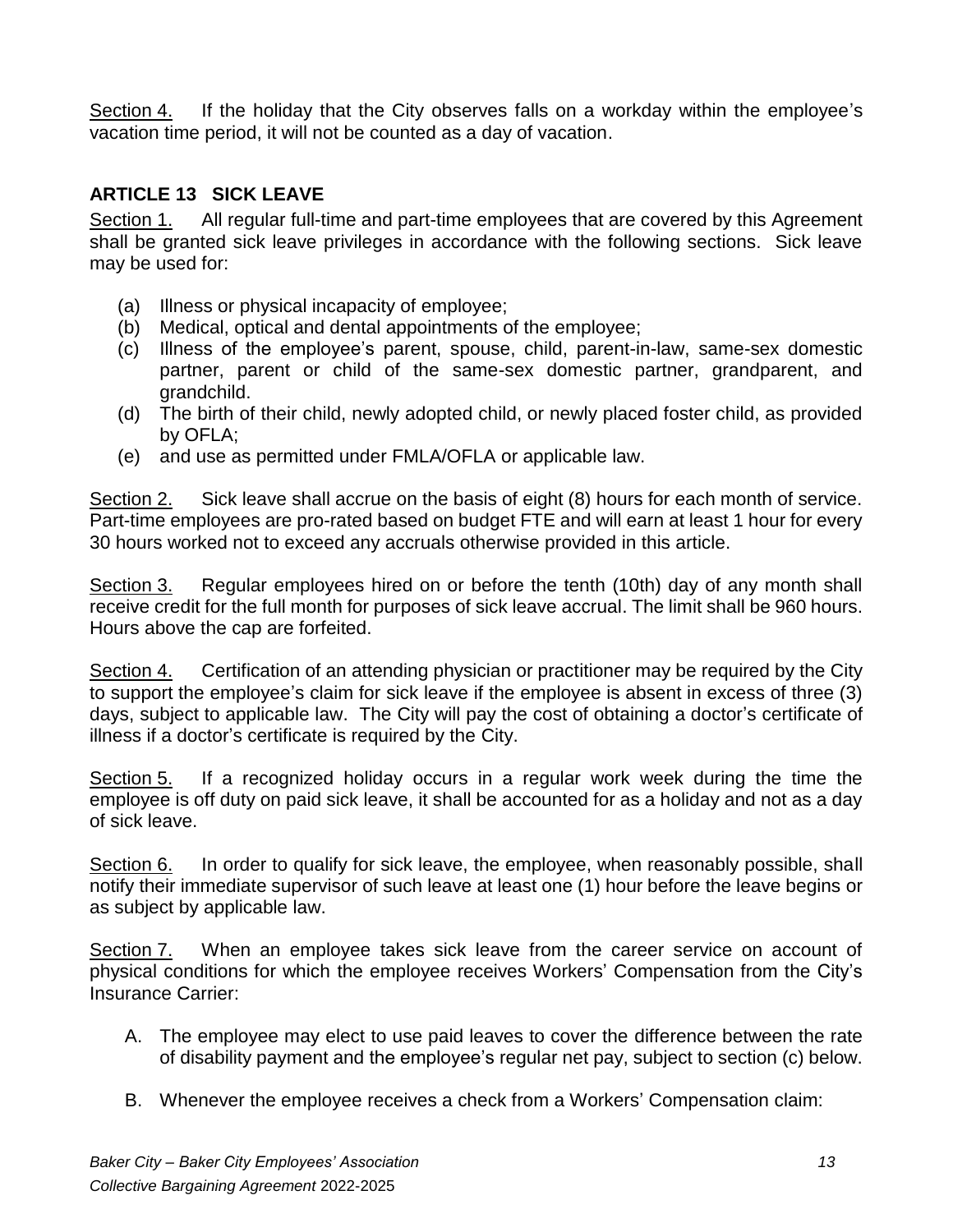- 1. The employee shall report to payroll the amount of the check and the period for which it represents payment;
- 2. The check may in no event be endorsed over to the City;
- C. At the election of the employee, the City will use paid leaves to pay the employee for the difference between the worker's compensation check and the employee's regular net pay, provided the employee has sufficient accrued paid leaves to justify the pay. Paid leaves may be used at the employee's choice, however, the employee must maintain at least 80 hours of sick leave in reserve to be used last if at all. Upon the depletion of paid leave accumulations, the employee shall receive only Workers' Compensation benefits.

Section 8. No compensation for sick leave shall be allowed to an employee upon separation of employment with the City.

Section 9. Any failure to comply with the provisions of Section 4 above may be grounds for denial of sick leave with pay for a period of absence.

Section 10. Employees shall be charged sick leave on a basis of actual time absent from work with a minimum of one-quarter (1/4) hour; provided, however, that this provision shall not apply to Section 7 of this Article.

Section 11. Employees may use sick leave in accordance with State and Federal Law.

Section 12. In case of layoff, if an employee is rehired within one (1) year, all accumulated sick leave will be reinstated.

Section 13. Upon retirement of an employee, the City shall make available to the Public Employees Retirement System the unused sick leave days computed into hours to add to the gross amount of salary used in determining "final average salary" as defined in ORS 238.350.

*Note: This section only applies to Tier I and II employees under PERS eligibility rules.*

Section 14. If an employee is disabled by reason of injury or illness arising during or as a result of their duties with the City and for which the employee receives Workers' Compensation benefits, the employee will not be replaced with a regular employee until the expiration of one hundred eighty (180) days from the date of injury or the expiration of any accrued sick leave benefits that the employee may have, whichever comes first. The City is not precluded from using temporary employment to meet work needs.

Section 15. Donated Leave. This provision shall apply for the purpose of allowing employees to donate accrued vacation leave for use by eligible recipients as sick leave. The City will allow employees to make irrevocable donations of accumulated vacation leave to a coworker in the City. For the purposes of the Agreement, hardship leave donations will be administered under the following stipulations and the terms of the Agreement shall be strictly enforced with no exceptions. Eligible recipients shall be employees who have exhausted all accumulated leave, as identified in section E.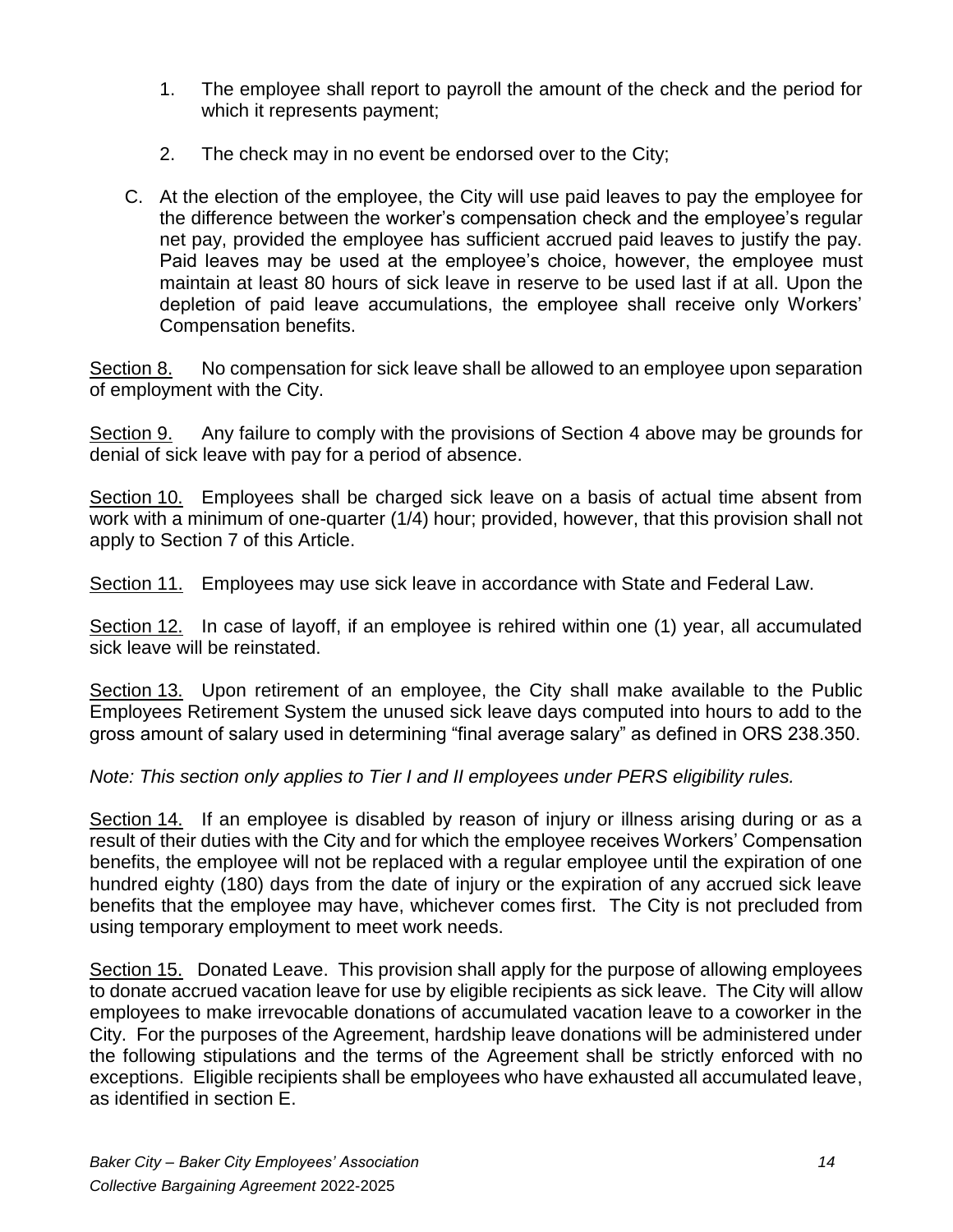- A. The recipient and donor must be regular employees of the city;
- B. The City shall not assume any tax liabilities that would otherwise accrue to the employee;
- C. Use of donated leave shall be consistent with provisions found in this Agreement;
- D. Requests to make hardship leave donations shall be in writing and submitted to the City's personnel office. Requests will be processed upon receipt of the treating physician's written statement certifying that the illness or injury prevents or precludes the recipient's return to work. Donated leave must be used immediately;
- E. Accumulated leave, as related to the recipient, includes but is not limited to sick, vacation, personal and compensatory leave accruals;
- F. Employees on a worker's comp claim can only receive donations for the difference between the accepted claim payment and the employee's regular salary.

#### **ARTICLE 14 BEREAVEMENT LEAVE**

Section 1. An employee absent from duty by reason of death of any member of their immediate family shall be allowed funeral leave without deduction of pay on account of such absence to a maximum of three (3) working days, per the employee's current shift, as the circumstances require, provided absence in excess of one (1) day shall be with the approval of the department head or designee, which approval shall not be arbitrarily or unreasonably withheld. Bereavement leave provided for in this Article are concurrent to leaves provided under OFLA.

If additional leave is needed, an employee may, with prior authorization, request use of accrued compensatory time, sick leave, vacation leave or leave without pay.

Unpaid OFLA bereavement leave is to make funeral arrangements, attend the funeral or grieve an immediate family member who has passed away and is limited to two weeks and must be completed within sixty (60) days of the date the employee learns of the death.

Section 2. For the purpose of this Article, "immediate family" shall be defined as provided by OFLA (OAR 839-009-0210(9).

#### **ARTICLE 15 LEAVES OF ABSENCE**

Section 1. Leaves of absence without pay for a period not to exceed 180 days, per year may be granted upon the approval of the department head and the City Manager, provided no leaves of absence shall begin until all accumulated vacation and compensatory time is used. Leaves of absence are granted on a case-by-case basis based on the totality of circumstances.

Section 2. An employee shall be allowed leave without loss of compensation, seniority, leave accrual or any other benefits for the following causes:

(a) Jury Duty;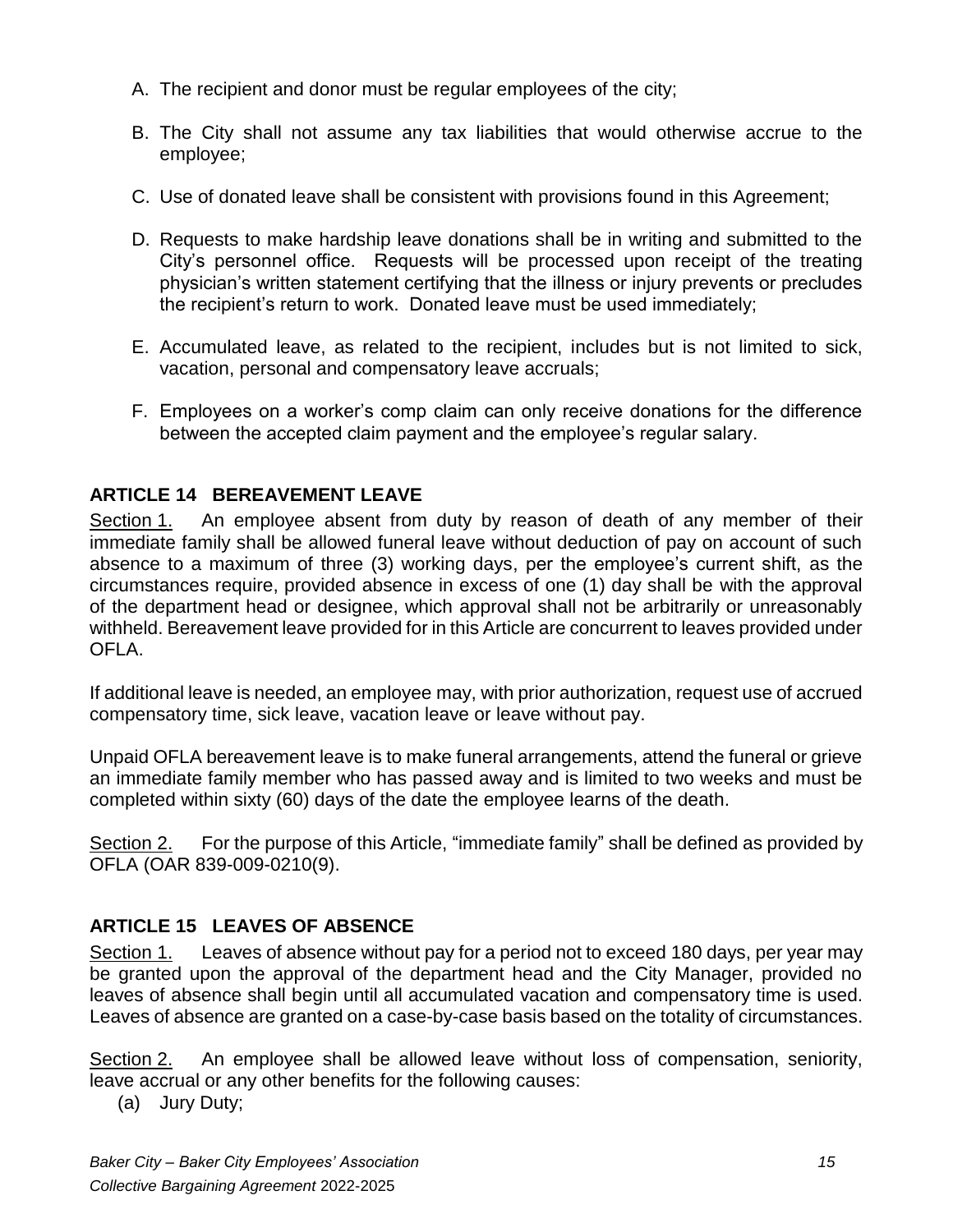- (b) As a witness under subpoena, summoned to any court in Baker County, or Federal Court, on any matter unless the employee is involved in the case as either a plaintiff or defendant, not to exceed two days;
- (c) As a witness under subpoena or required attendance by the City in court resulting from official duty;
- (d) Attendance at a conference or convention with direct relationship to the employee's work when so authorized by the City;
- (e) Any other purpose specifically approved by the City Manager in advance of a leave.
- *(f)* Leave permitted by applicable law.
- *(g)* Employees who are designated representatives, reasonable time to testify in legal proceeding in which the employee has been subpoenaed as witness.

Each employee who is granted such a leave and who, for the performance of the civil duties involved, receives any compensation, the employee will only be paid their regular salary. Any such payment for civil duties shall be reported and turned in to the accounting office immediately.

Section 3. All regular employees on active duty with reserve or National Guard units will be allowed military leave in accordance with the laws of the State of Oregon and the United States.

#### **ARTICLE 16 EDUCATIONAL OPPORTUNITIES**

Section 1. Voluntary Educational Enhancement: The City may reimburse an employee for one hundred percent (100%) of the cost of tuition and fees for bona fide college courses conducted outside the employee's regular working hours to provide employees an opportunity for personal career development and to increase technical competency of the City. This reimbursement will be made with the provision that the employee requesting such reimbursement shall first have obtained written approval of the course and tuition reimbursement from the City Manager. Such approval must be obtained prior to the registration deadline for such course. The City shall approve such courses when, in its sole discretion, it deems them justified in light of budgetary constraints and benefits to the City. Time for course, study, preparation and travel are not compensable. This provision is intended as an aid to employees voluntarily seeking higher education opportunities on their own time.

Section 2. Mandated training or educational courses: Should the City require an employee to attend any class, the City will pay one hundred percent (100%) of the cost of tuition, fees and books for classes. Any books or other class materials paid for by the City will be placed in the City or departmental training library after the employee has completed the course.

Section 3. The City will allow time off with pay, and will reimburse an employee, upon prior approval of the employee's department head, for the expenses of attending classes, lectures, conferences or conventions held outside Baker City when attendance is required by the City. Said expenses shall be paid according to the travel expense schedule set forth in the City Personnel Rules.

#### **ARTICLE 17 LAYOFF**

Section 1. Layoffs are at the sole discretion of the City. When the City declares that a lack of funds will necessitate a layoff, the Parties will meet, if requested by either the City or the Union, to consider such alternatives to layoffs such as: voluntary reduction in hours; voluntary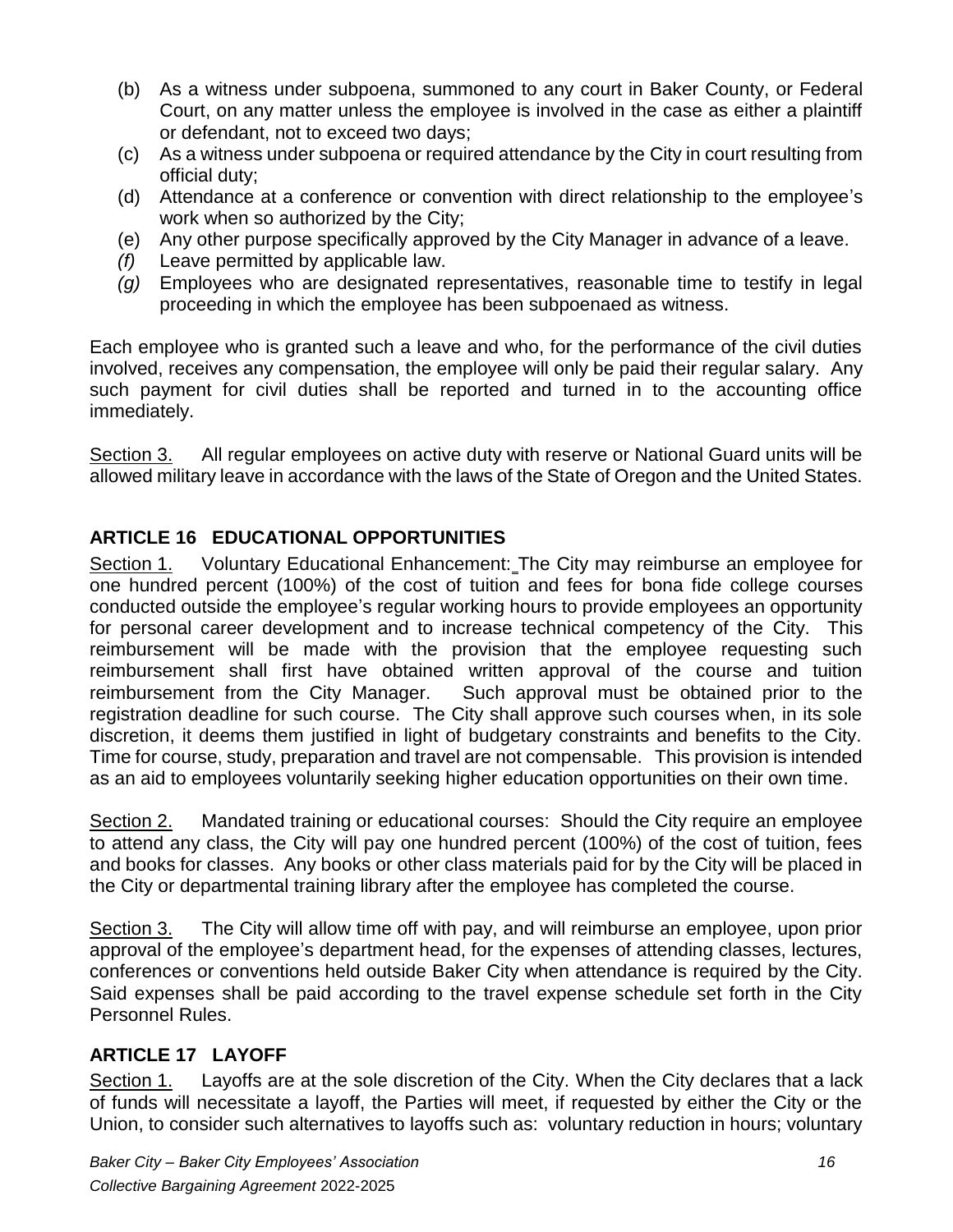unpaid leaves of absence; other voluntary programs and/or temporary interruptions of employment. Such alternatives shall be subject to mutual agreement by the Union and the City. In the absence of such mutual agreement, the City may implement layoff procedures consistent with this Agreement. Parties acknowledge that upon layoffs, job duties may be assigned to other City employees in order to continue City services. In the event of layoffs, temporary employees performing work of employees in the bargaining unit shall be laid off prior to layoff of full-time employees. If a temporary or part-time position is to be filled while employees are on the layoff list for that classification, then employees on the layoff list shall be given the first opportunity to fill the position at the rate of pay duly established for such temporary or part-time position, Said employee shall not be required, however, to accept such temporary or part-time position. If the City exhausts the layoff list for the classification, the City may hire a temporary employee, as defined in Article 1.

Section 2. The City, in lieu of layoff and upon written agreement from the affected employee, may transfer or demote provided a position is available and the employee has the knowledge, skills and ability to do the job.

Section 3. A layoff is defined as a separation from the City for involuntary reasons, not reflecting discredit upon the employee.

#### Section 4. Layoff Process:

- A. An employee shall be given written notice of a layoff at least ten (10) working days before the effective date, stating the reason for the layoff, and the options the employee has. The notice will include seniority status and notice of contract rights. The City may make payment of wages in lieu of 10 days notice and end the employment relationship.
- B. The City shall determine the specific positions to be vacated and employees in those positions shall be notified of layoff. An employee provided notice of layoff has the following options:
	- 1. Employee may accept the layoff;
	- 2. Displacement in same position or "classification line" for full time employees:

An employee with more seniority than another employee in the same position may displace the least senior employee. An employee on the same classification line may also displace an employee with less seniority provided the employee has the knowledge, skills and abilities to do the job (by the assigned job description). The employee must be capable of performing the requirements of the position within approximately fifteen (15) working days. A "classification line" is a grouping of positions in one classification or "on the same line" as found in the Classification Category list, Appendix A.

3. Displacement to a lower position classification within a Classification Category (Appendix A) for full-time employees: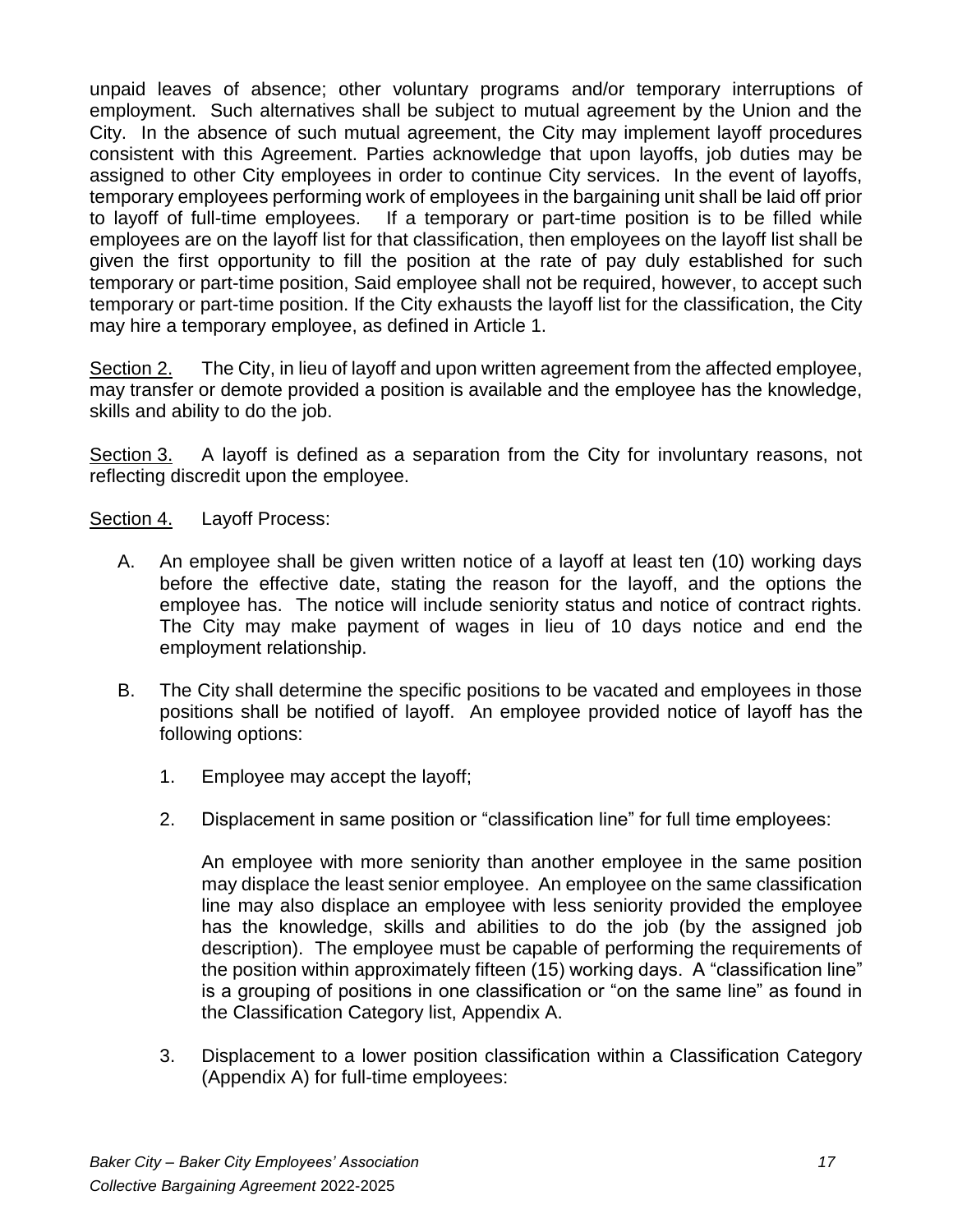An employee subject to layoff may displace an employee in a position in the same classification category subject to the displaced employee in the lower classification category having less seniority and provided the employee subject to layoff has the knowledge, skills and abilities to do the job (by the assigned job description). The employee must be capable of performing the requirements of the position within approximately fifteen (15) working days.

- 4. Absent an employee working under the classification category of Finance/Administration, an employee who has previously worked as a Utility Worker for the City and who cannot bump into any other position under the provisions of this Article may bump a Utility Worker with less seniority.
- C. Part-time positions subject to layoff off are not permitted to displacing other full-time employees for layoffs. Part-time positions may displace other part-time positions subject to the same principles outlined above.

Section 5. Employees who displace an employee in a lower classification shall go to the step closest to their current salary for the new classification.

Section 6. Recall Lists: The City will maintain a seniority based recall list, available to the Union upon request, of those employees subject to recall.

Section 7. Recall: Employees who are on the layoff list by classification shall be recalled by seniority for the same classification or any vacated Utility Worker position, if applicable. The City will send a certified letter/notice of recall to the employee's last known address. Such employees must be qualified to perform those duties. An employee's name shall remain on the layoff list for 24 months. If an employee is recalled to the same classification, employee has 10 calendar days to respond. If the employee does not respond or declines the position, they are off the recall list. Employees are responsible for maintaining a current address and phone number with the City.

#### **ARTICLE 18 STANDBY DUTY**

Standby Duty is defined as a period of time wherein the City requires an employee to be readily available to report to duty, including ability to respond to work within twenty (20) minutes.

Any employee required to be on standby shall be compensated while on standby at a rate equal to two (2) hours of the employee's regular rate of pay for each day on stand-by (a day is, by example, a Monday, Tuesday, etc. Standby obligation overnight equate to two days). At the discretion of the City Manager and the department head, compensation for standby may be taken in the form of compensatory time off provided, however, such compensatory time off shall be taken in the year in which it was earned. Employees on standby are free to engage in personal activities while on standby so long as the employee is able to answer calls and report to duty as needed.

#### **ARTICLE 19 CALL-BACK**

Section 1. Any employee called to work at a time other than the employee's scheduled work period shall be compensated for a minimum of two (2) hours at the overtime rate. A call-back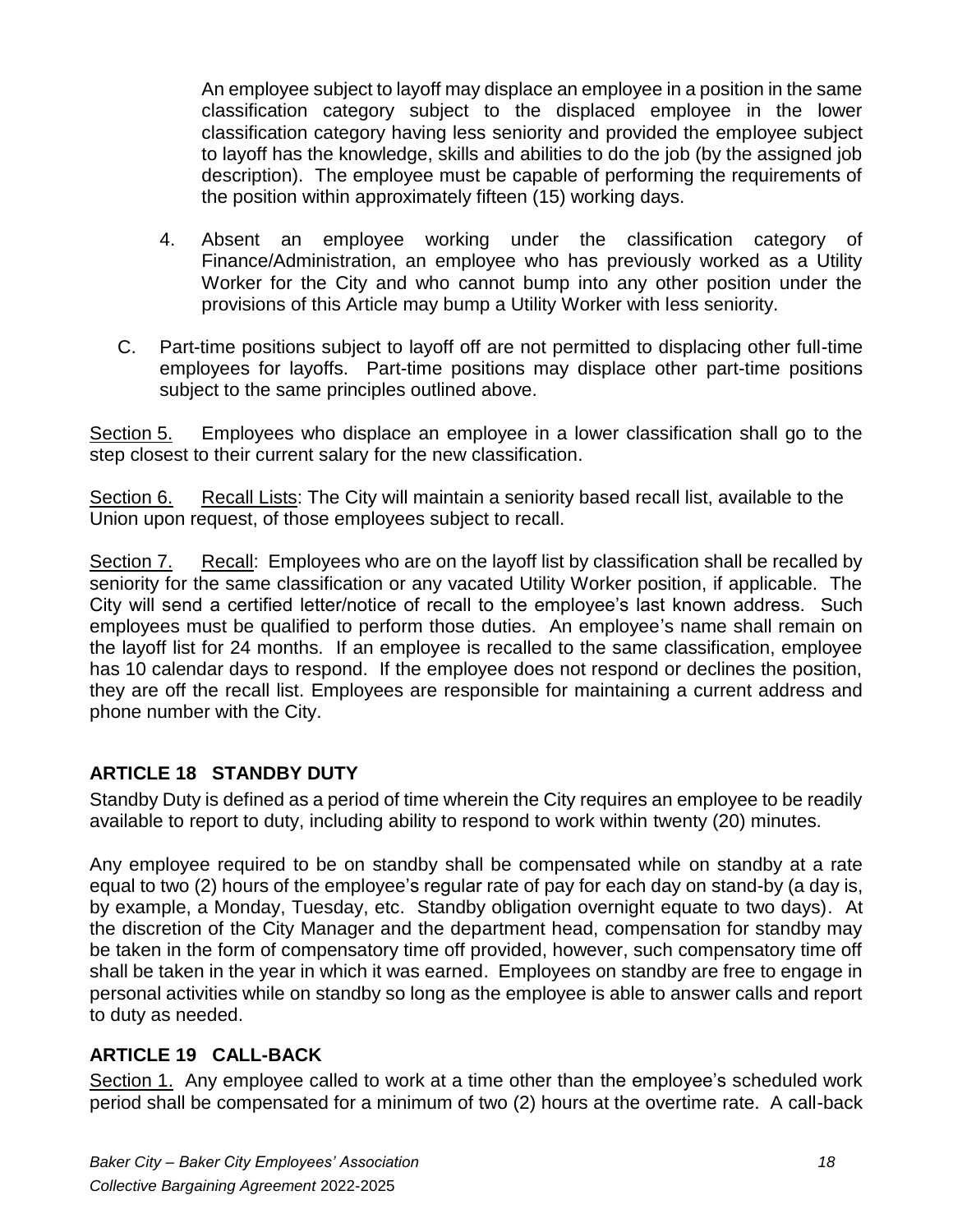shall not be considered as including an extension immediately prior to or after the regularly assigned shift.

Section 2. For the positions of Specialist II Water Plant, Specialist II Water Plant Service, Specialist I Wastewater, Specialist II Wastewater Collection, and Specialist I Wastewater, the City assigns individual employees for weekend duties for sampling and testing. Those employees assigned Saturday and Sunday duties will receive a minimum two hours call back for each day for attending to those duties, regardless of morning or afternoon.

Those employees assigned duties on an observed Holiday, as under Article 12.2, will receive a minimum three hours call back for each day for attending to those duties, regardless of morning or afternoon.

Assigned employees will also receive standby pay of two hours straight pay per day as under Article 18. In the event an assigned employee is called back to work for duties beyond sampling and testing, the employee will receive call back as under Section 1.

#### **ARTICLE 20 SENIORITY**

Section 1. Seniority is hereby defined as length of continuous employment in the City service from the employee's first date of service, subject to successfully completing probation. Ties in seniority will be broken by drawing lots. Continuous employment shall mean employment by the City in a position in a classified service without interruption or break, except that the following shall not be considered breaks in employment:

- (a) Use of paid leaves as approved;
- (b) Layoffs not exceeding 24 months in length provided that the length of such layoff shall be deducted from the length of continuous employment in computing seniority;
- (c) Suspensions, discharges subsequently withdrawn or modified, provided any final finding resulting in a suspension without pay; the length of that separation without pay shall be deducted from the length of the continuous employment for computing seniority;
- (d) Disability requirement followed by reinstatement within 24 months, except 36 months in the event of a City employment related disability, provided that, except in the case of work-related disability, the length of such disability shall be deducted from the length of continuous employment in computing seniority. If the disability is work related, seniority for the purpose only of layoff and rehire shall continue without interruption.

Section 2: Resignations are effective when presented, and may only by withdrawn with consent of the City.

Section 3. Seniority records shall be maintained by the City and made available for review upon request of the employee or their authorized representatives.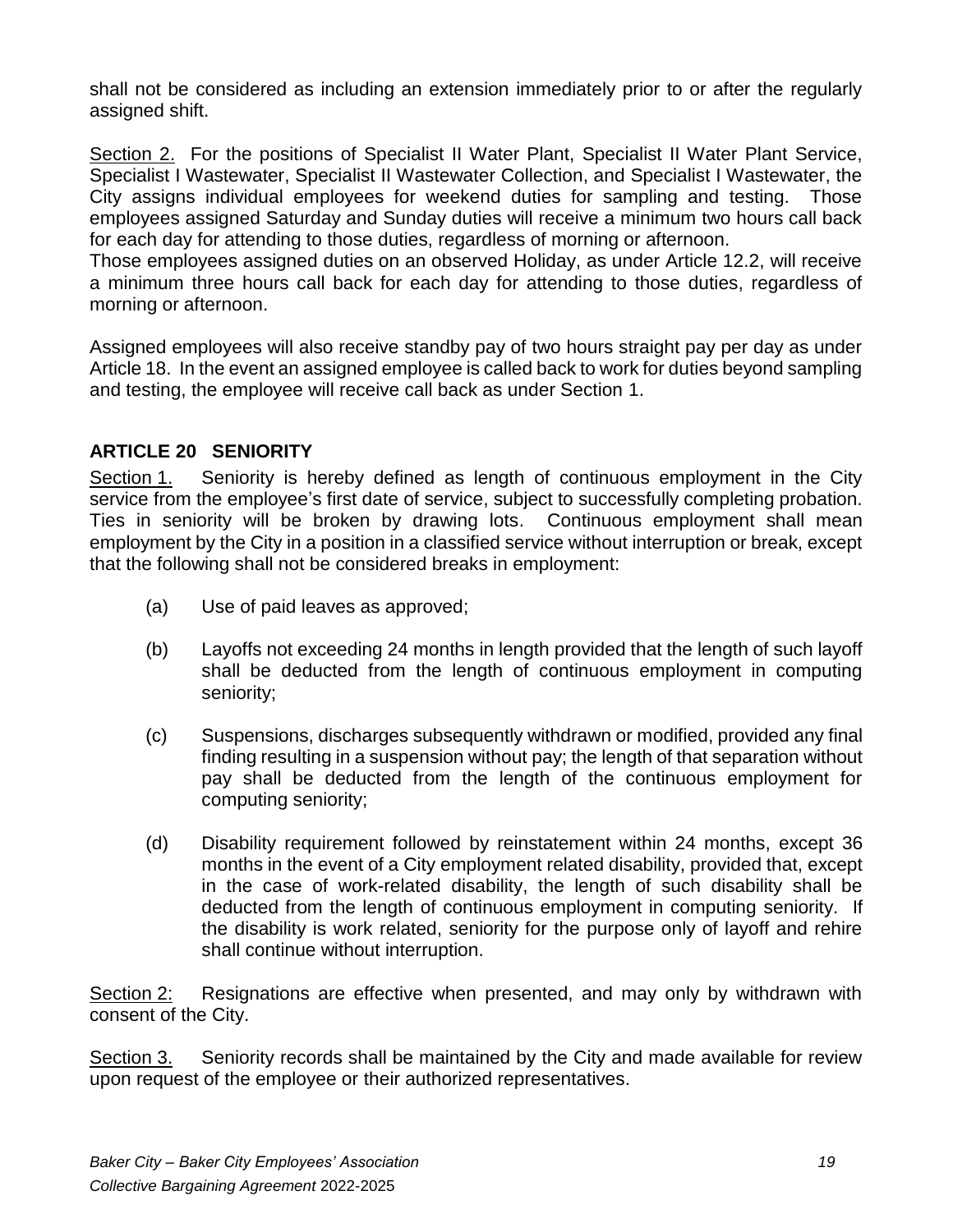#### **ARTICLE 21 PROBATIONARY PERIOD AND PROMOTIONS**

Section 1. Probationary Period. New employees shall be on probation without seniority for the first six (6) months of their employment (180 days from date of hire). During this probationary period employees may be terminated at the discretion of the City. Probationary employees laid off or terminated shall have no appeal or recourse to the grievance procedure of this Agreement. After the appropriate probation period, new employees will be assigned regular work status and given seniority rights as of the first date of employment.

Section 2. In matters of promotion to a higher position, selection of an employee to perform such service in such higher positions shall be made on the basis of qualifications and ability, and where qualifications and ability are relatively equal; seniority shall be the determining factor. The City will comply with applicable Veteran's preference laws. It shall be the policy of the City to fill positions of a classification by promoting present employees rather than hiring from without. However, if in the judgment of the City Manager, a person not presently employed by the City possesses qualifications substantially greater than any eligible employee, they may hire such outside person. At the request of the employee, the department head shall provide written reasons for the denial of an employee's bid for promotion to a vacancy. Employees who have received a disciplinary action, as provided by collective bargaining agreement in the past 12 months from the posting of the promotional opportunity may be denied promotion.

Section 3. If an employee receives a promotion to a higher classification within the bargaining unit and, during their probationary period (90-days), it is determined by the City or employee that they cannot perform the duties of the higher classification, that employee will be returned to their previous position. Employees affected by subsequent return to prior classifications will be returned to their previous salary range.

Section 4. If an employee receives a promotion to a higher classification out of the bargaining unit, the employee will be provided a 90-day period from the date of promotion for initial review of job performance. During this period, the employer may elect to return the employee to the previous position without grievance by the Union or employee. The employee may also voluntarily elect to return to the previous position. During and after the 90-day period, the employer is not limited in proceeding on disciplinary actions based on "at-will" employment, and not subject to this agreement. In the event an employee returns to the bargaining unit during the probation period, the employee will retain their seniority earned on the day of the initial promotion.

#### **ARTICLE 22 WORK OUT OF CLASSIFICATION**

Any employee who is required to temporarily accept the responsibilities and carry out the duties incident to a higher position in pay to that of their regular position for at least five (5) consecutive work days, or forty (40) consecutive straight time hours or more shall be compensated at the rate of such higher position from that date onward as long as such duties and responsibilities are carried out. The City will attempt to schedule employees that will be working out of classification and when scheduled, will be paid the higher appropriate rate from the onset of the higher classification. If disputes arise, employees should contact Human Resources within 5 business days to alert the City that they believe that they are being worked out of class. The City Manager will make the final decision. If still unsatisfied, the issue would proceed to the grievance policy.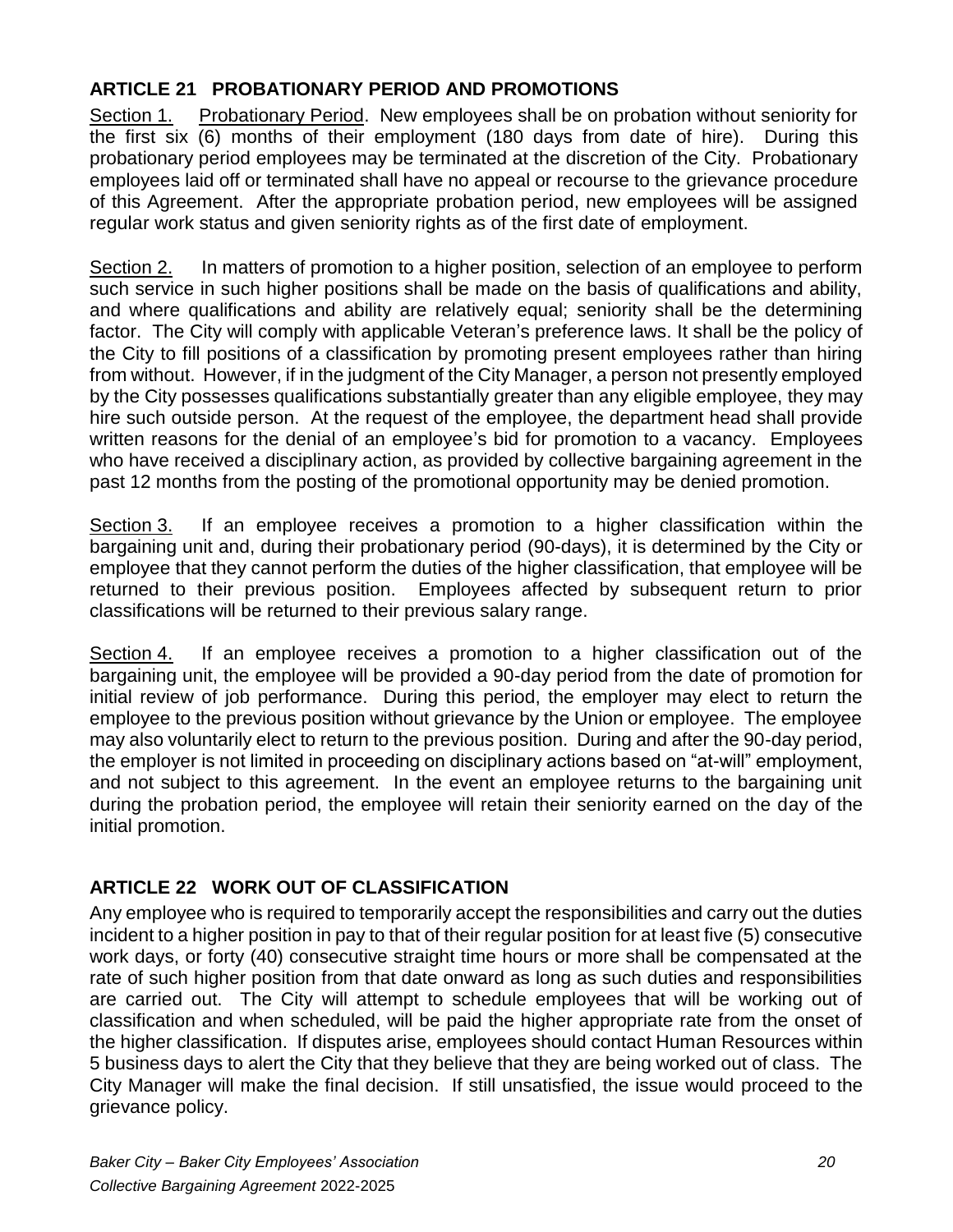#### **ARTICLE 23 PERSONNEL RECORDS**

Section 1. Each employee, upon written request, shall have the right to review the contents of their own personnel file. At an employee's option, the employee may request to be accompanied by a Union representative of their choosing.

Section 2. Access to an employee's personnel file shall be limited to only the individual employee involved and/or designated representative, such supervisors and administrators or confidential designees of the City who are assigned to review or place materials therein, and such clerical personnel whose duty it is to maintain personnel files. This provision shall not apply to records that are the subject of a lawful subpoena. The City shall, if legally possible, give the Union seven (7) days notice prior to the release of any records pursuant to said subpoena.

Section 3. No material which in any form can be construed, interpreted or acknowledged to be derogatory towards the employee shall be placed in an employee's personnel record that does not bear either the signature of the employee indicating that the employee has been shown the material, or a statement by the employee's supervisor that the employee has been shown the material and has refused to sign it. A copy of such material shall be furnished to the employee upon request.

Section 4. Material placed in the personnel record of an employee without conforming with the provisions of this Article will not be used by the City in any disciplinary proceeding involving the employee. No portion of an employee's file shall be transmitted without the explicit consent and request of the employee other than to those authorized within the City or by order of a competent court.

Section 5. Formal Disciplinary Records. Formal disciplinary sanctions imposed under Article 25 will be placed in an employee's personnel file. Written reprimands will be considered stale after 24 months from the date of imposition on the condition that no further related conduct has occurred during the period.

#### **ARTICLE 24 DISCIPLINE AND DISCHARGE**

Section 1. Discipline and Corrective Actions: Employees who have completed their initial probationary period may only be disciplined for just cause. Employees on initial probation can be terminated at the discretion of the City without grievance rights. Disciplinary actions include, but are not limited to: written reprimands, suspensions, demotions and discharge, following the principles of progress discipline and totality of the circumstances.

Corrective actions, such as counseling, specific directives, work improvement plans, oral warnings (even if reduced to writing) and other similar actions are not considered discipline and will not be placed in the personnel file as such. Corrective actions are not subject to the grievance process. The City will clearly identify matters, especially if reduced to writing, as Corrective Actions (not discipline) or as a Disciplinary Action. Corrective actions may be used for "notice" for progressive disciplinary sanctions and are subject to review in yearly evaluations. Upon yearly evaluations, corrective actions are deemed resolved or addressed by additional counseling or performance evaluations.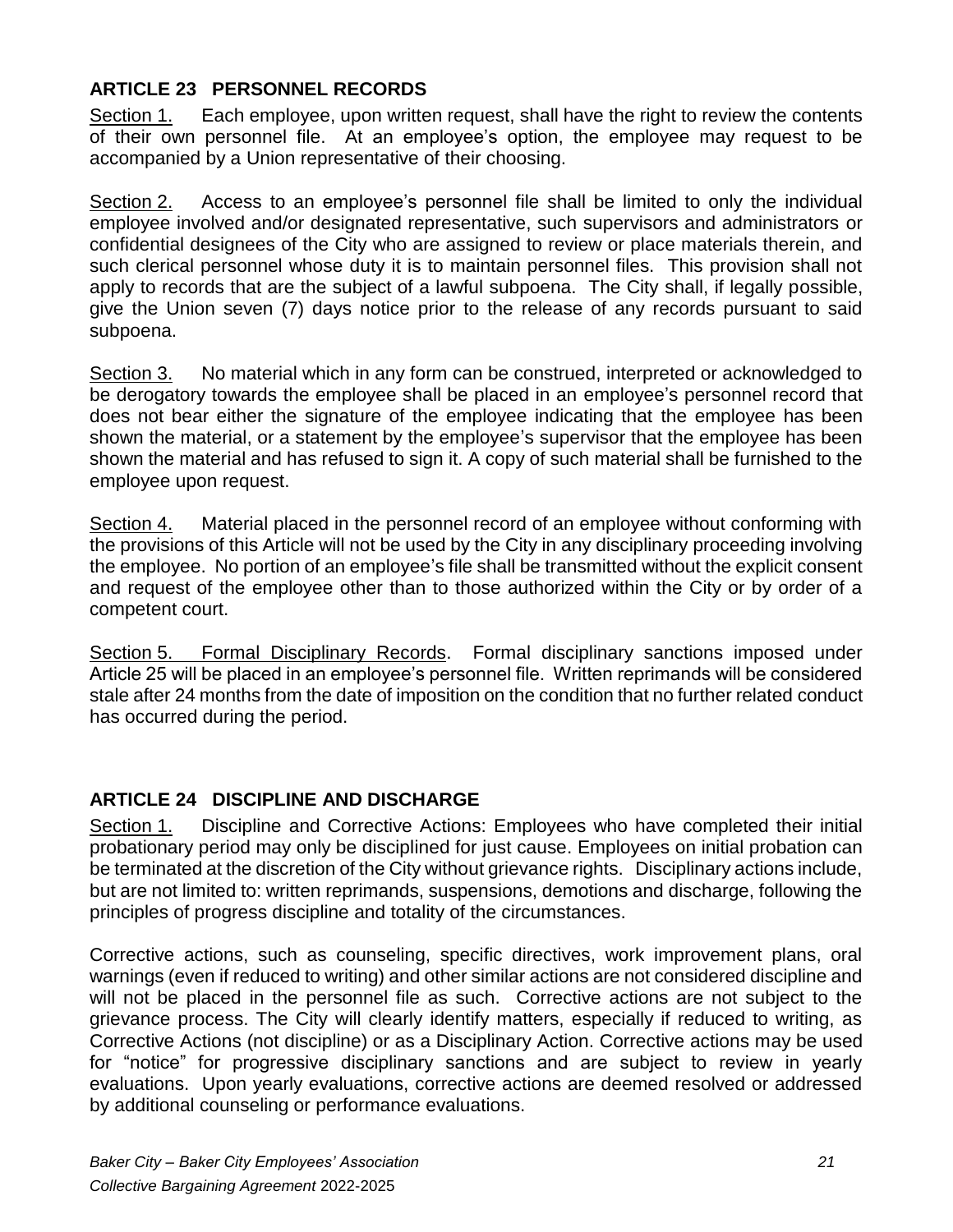If the City has reason to reprimand an employee, it shall be done in a manner that is least likely to embarrass the employee before other employees or the public.

Section 2. Investigatory Interviews for Potential Disciplinary Action. The employer will provide an employee and Union representative a minimum of 48 hours written notice of intent to interview pending a disciplinary investigation. The notice will include facts sufficient to identify the potential allegation and notice that the employee has the right to have Union representative present, with pay if the representative is a City employee, during the interview. Investigations may be audio recorded by either party and each agrees to provide copies within a timely manner.

Section 3. Employee Rebuttal Opportunity. If the City is contemplating disciplinary action, the employer will provide written notice to the employee and Union at minimum 48 hours notice permitting the employee, or Union representative, the opportunity to a rebuttal meeting. The City's written notice will include a sufficient summary of facts, findings of allegations of misconduct or policy/rule violations and potential range of disciplinary actions considered. Such meeting will be scheduled without undue delay. The employee or Union representative may present rebuttal, mitigating factors or additional information regarding the alleged misconduct. The City agrees to not make a final determination on disciplinary action until such rebuttal opportunity is reasonably provided. The rebuttal opportunity is voluntary. In the event the opportunity is declined, the City is not limited to proceeding to take disciplinary action in a timely manner.

Section 4. Imposition of Discipline. Upon request by the employee or Union representative, the City will provide materials relied upon to impose the disciplinary sanction. Reasonable costs may be applied for copies exceeding \$25 value. The City agrees to furnish the employee two copies of a complete statement in writing at the time of the written reprimand, suspension, demotion, salary reduction, or dismissal outlining the specific reasons for such action. Such reasons shall not be expanded upon at a later date. All such documents shall be placed in the employee's personnel file, after having been signed by the supervisor and the employee. Such documents are subject to the provisions of Article 23, Personnel Records, of this Agreement.

#### **ARTICLE 25 GRIEVANCE PROCEDURE AND ARBITRATION**

Section 1. Grievance: For the purposes of this Agreement, a grievance is defined as a dispute regarding the meaning or interpretation of a particular clause of this Agreement or regarding an alleged violation of this Agreement.

Section 2. An employee covered by this Agreement shall present their dispute in the following manner:

Informal Step: The employee will approach the department management in an informal manner in an attempt to solve the problem.

Step 1. An employee is directed to present their complaint to the Union who will, by a majority vote, accept or reject the complaint. If the complaint is found to be valid, Union grievance representative shall present the written grievance to the department head involved, provided that the grievance is filed no later than thirty calendar days from the event giving rise to the grievance or such time as the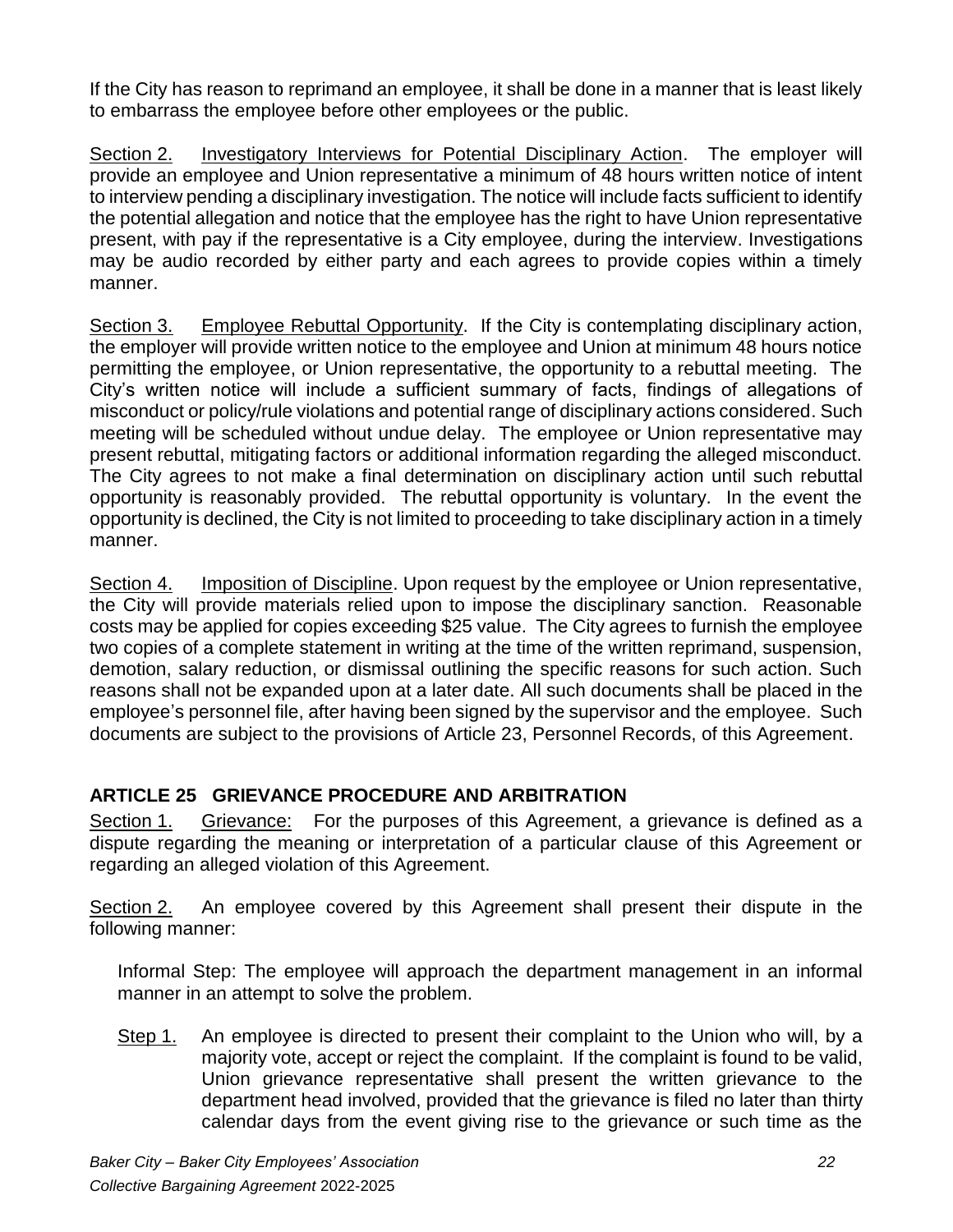employee should have known of the event. Such grievance shall contain the following information:

- (a) Name of the grievant;
- (b) Statement of grievance:
- (c) Date of grievance or first knowledge thereof;
- (d) Contract provision allegedly violated;
- (e) Remedy sought;
- (f) Signature of the grievant or a Union representative;
- Step 2. The department head shall respond to the Union in writing within ten (10) working days.
- Step 3. If the grievance still remains unsettled, the Union representative may, within ten (10) working days after the reply of the department head, submit the grievance to the City Manager. The City Manager shall meet, within ten (10) working days, with the aggrieved employee and/or Union representative to attempt to resolve the grievance. The City Manager will respond to the Union in writing within ten (10) working days from the meeting.
- Step 4. Mediation. In the event no agreement is reached in Step 3 and within fifteen (15) days of the City Manager response in Step 3, the matter will proceed under this mediation step upon mutual agreement. The parties can either agree to a mutually acceptable mediator, or if no agreement is reached, the City will seek a mediator from the ERB. Costs for the mediator shall be shared. Mediation will have a cap of sixty (60) days from either mutual appointment of the mediator by the parties or appointment by the ERB. The parties must meet at least twice in the mediation process, unless otherwise agreed, and the parties agree to act in good faith to resolve the dispute.
- Step 5 If the grievance remains unsettled after the sixty (60) days, either party may move to Step 5, Binding Arbitration. Request for Arbitration by the moving party must be within the next 30 days or the grievance ends. The parties may mutually agree to extend the sixty (60) days, but such must occur before the expiration of the initial sixty (60) days. In the event the Union does not proceed with a grievance past this mediation, such act is not precedential for future grievances.

Section 3. After the grievance has been so submitted, the parties or their representatives shall either singularly or jointly request from the ERB a list of names of seven (7) arbitrators from Oregon and Washington. The parties shall select an arbitrator from the list by mutually agreeing to an arbitrator, or by alternately striking names. The Union shall strike the first name objectionable to it. The final name on the list shall be the arbitrator. The arbitrator's decision shall be final and binding, but the arbitrator shall have no power to alter, modify, add to or subtract from the terms of the Agreement. The arbitrator's decision shall be within the scope and term of the Agreement and in writing. The arbitrator shall be asked to submit their award within thirty (30) calendar days from the date of the hearing. The arbitrator's decision may also provide for retroactivity to the original date of the grievance.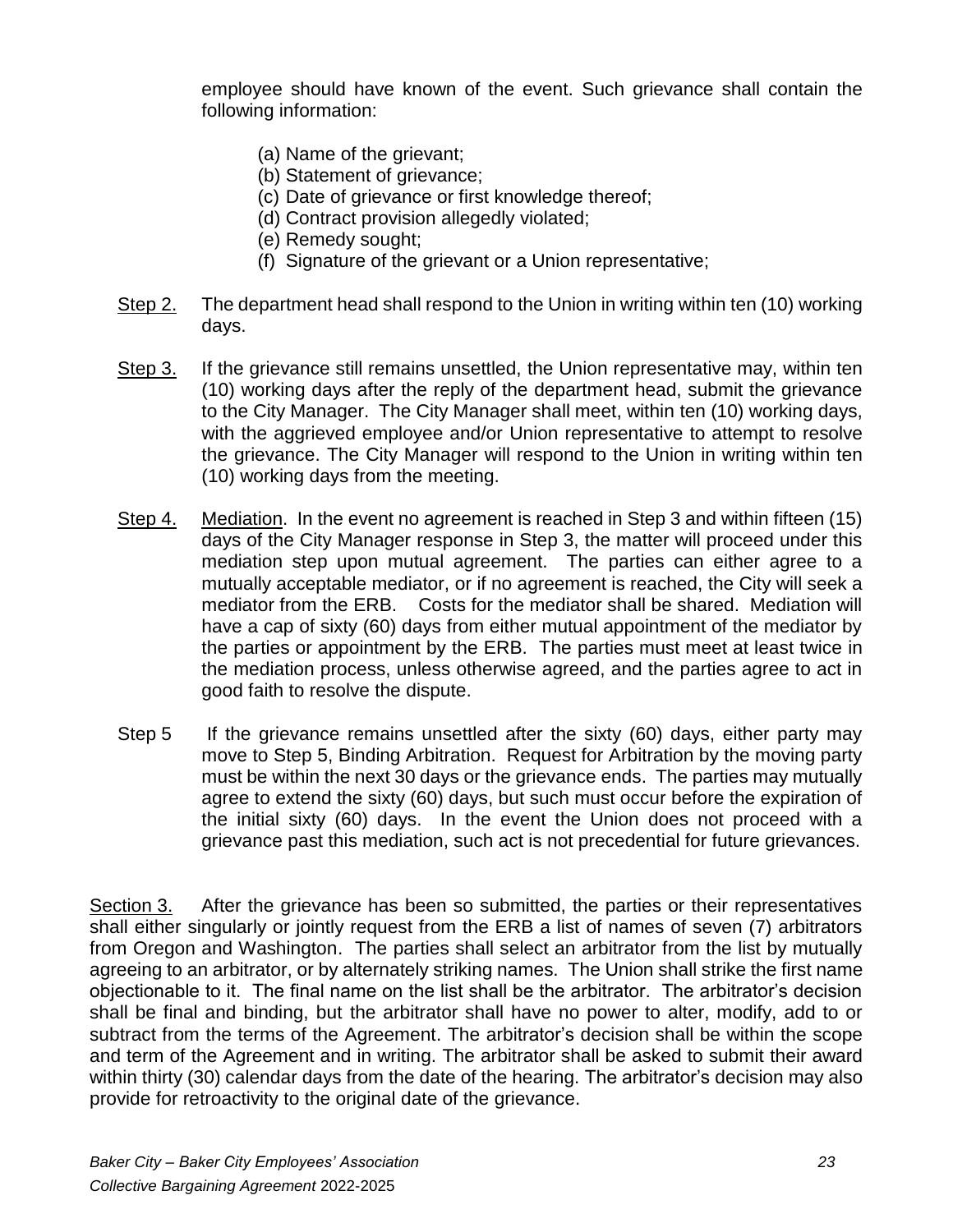Section 4. The cost of the arbitrator will be prorated (in relation to the merits of the case) as determined by the arbiter. Each party shall be responsible for costs of presenting its own case to arbitration.

Section 5. Any and all time limits specified in the grievance procedure may be waived by mutual consent in writing of the parties. Days refers to calendar days. Failure to submit the grievance in accordance with these time limits without such waiver shall constitute an abandonment of the grievance. If the City fails to respond within the specified time, the Union may take the grievance to the next step. The grievance may also be withdrawn at any time upon receipt of a signed statement from the Union or the employee.

Time limits may be extended by written mutual agreement. In the event the parties dispute timeline issues for matters submitted to arbitration, the arbiter will be limited to hear the timeliness arguments first, including any closing summation by the parties. The arbiter will then rule from the bench on the timeliness issue.

Section 6. Authorized representatives of the Union, up to a maximum of two (2), shall process grievances during regular business hours without loss of pay or benefits.

#### **ARTICLE 26 BULLETIN BOARDS**

The City agrees to furnish and maintain suitable bulletin board space in convenient places to be used by the Union. The Union shall limit its posting of notices and bulletins to such bulletin boards.

#### **ARTICLE 27 GENERAL PROVISIONS**

Section 1. If an employee is required to wear a uniform, protective clothing, or any type of protective device as a condition of employment, or as a result of Federal, State or Local safety regulations, such uniform, protective clothing or protective device shall be furnished to the employee by the City. The cost of maintaining a uniform or protective clothing or device in proper condition, including tailoring or laundering for mechanics shall be paid by the City. The Union recognizes that the title to such items furnished remains with the City and upon termination from City employment, the supervisor at their discretion, may require the employee to return the uniform or equipment or any part thereof in the employee's possession at the time of termination.

Section 2. Uniforms and Equipment. In the event the city requires a uniform for employees other than what is currently worn, the city shall provide such uniform.

Protective clothing such as coveralls, welding aprons or other apparel for employees working with tar, grease, paint, or asphalt that will soil clothing beyond normal laundry capabilities shall be provided by the Employer at no cost to the employee.

Section 3. Rules, privileges and working conditions as set forth in the Personnel Rules of Baker City shall continue to govern the employees of the Union, except insofar as they may be inconsistent with any provisions of this Agreement and subject to Article 5, Existing Conditions.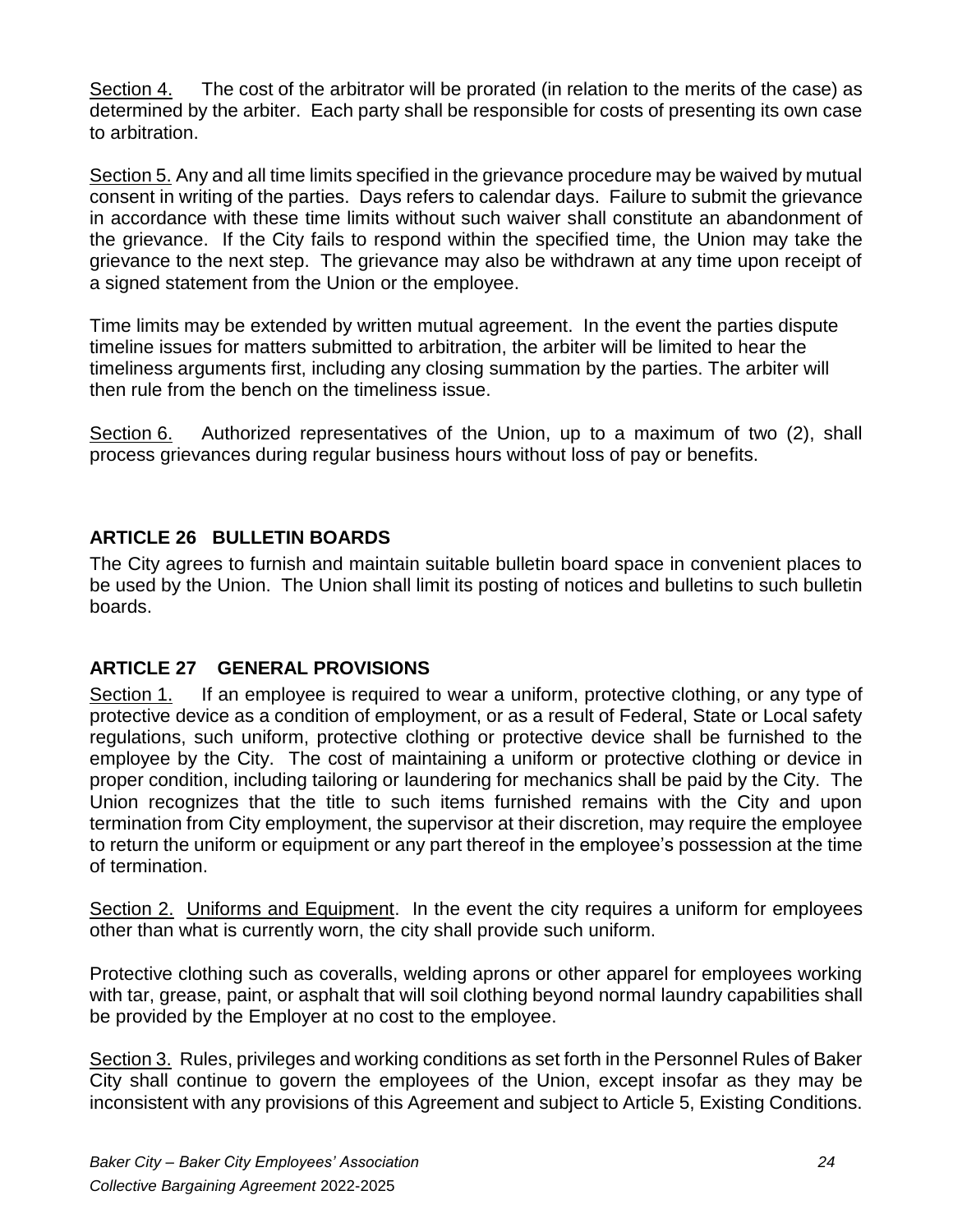Section 4. Residence within the city limits of Baker City shall not be a condition of employment, and members of the Union shall not be penalized or discriminated against in any way due to the fact that they live outside the city limits of Baker City. The following job classifications shall not live such a distance from Baker City that they cannot drive from their residence to the City work location under average conditions in twenty (20) minutes or less:

Water Plant Specialists II, III Water Service Specialist II Wastewater Plant Specialists II, III Wastewater Collection Specialist II

All other job classifications shall be able to respond within one (1) hour.

#### **ARTICLE 28 UNION BUSINESS**

The Union may schedule meetings on the City premises as long as such meetings are not disruptive of the duties of the employees or the efficient operation of the City.

#### **ARTICLE 29 INDEMNIFICATION AGAINST LIABILITY**

The City will continue to provide for indemnification of employees against losses arising out of judgments or claims for acts committed by them in the discharge of their duties and in the course of their employment, provided that such losses do not result from the willful and wrongful acts or gross negligence of such employees.

#### **ARTICLE 30 SCOPE OF AGREEMENT**

The parties acknowledge that during the negotiations which resulted in this Agreement, each had the unlimited right and opportunity to make demands and proposals with respect to any subject or matter appropriate for collective bargaining and that the understandings and agreements arrived at by the parties after the exercise of that right and opportunity are set forth in this Agreement. All existing terms and conditions of employment not covered by this Agreement shall continue to be subject to the City's direction and control. However, all rights guaranteed to the employees under Oregon state law (ORS 243.698 and ORS 243.702) to negotiate wages, hours and conditions of employment are retained by the bargaining unit employees, as well as the employer's retained rights under PECBA and Article 3.

#### **ARTICLE 31 SAVINGS CLAUSE**

If any article or section of this Agreement is unlawful or found invalid or unlawful by reason of any existing or subsequently enacted legislation or by judicial authority, all other articles or sections of this Agreement shall remain in full force and effect for the duration of this Agreement. Upon such invalidation, the parties agree to immediately negotiate a substitute, if possible, for the invalidated portion thereof.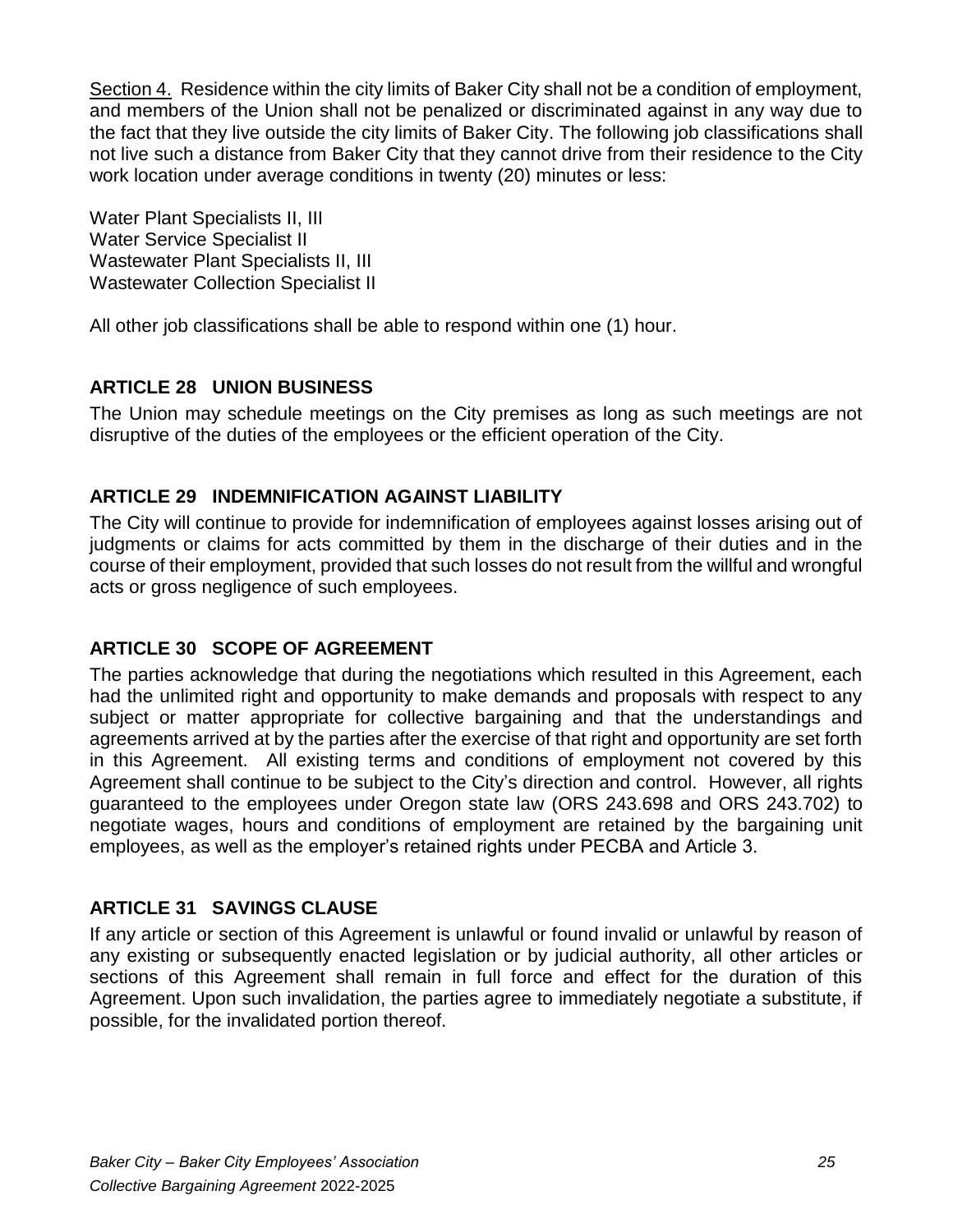#### **ARTICLE 32 RATIFICATION**

This Agreement is subject to ratification of Union/BCEA membership and the approval of the City Council of Baker City, Oregon.

| <b>UNION</b> |                                                                      | <b>CITY OF BAKER CITY</b> |                                                                    |  |  |
|--------------|----------------------------------------------------------------------|---------------------------|--------------------------------------------------------------------|--|--|
| By:          | $(08:13$ PDT)                                                        | By:                       | <b>Kerry McQuisten</b><br>Kerry McQuisten (May 31, 2022 19:01 PDT) |  |  |
|              | <b>Matthew McBride</b>                                               |                           | Kerry McQuisten, Mayor                                             |  |  |
| Date:        | 5/27/2022                                                            | Date:                     | $5 - 31 - 22$                                                      |  |  |
|              |                                                                      |                           |                                                                    |  |  |
| By:          | <u>JUSTIN PUUMBTVEE</u><br>Justin Plumbtree (May 27, 2022 11:45 PDT) | By:                       | SHARTHAN CLANON                                                    |  |  |
|              | <b>Justin Plumbtree</b>                                              |                           | Jonathan Cannon, City Manager                                      |  |  |
| Date:        | 5/27/2022                                                            | Date:                     | 06/01/2022                                                         |  |  |
|              |                                                                      |                           |                                                                    |  |  |
| By:          |                                                                      |                           |                                                                    |  |  |
|              | <b>Thomas Hayes</b>                                                  |                           |                                                                    |  |  |
| Date:        | 5/27/2022                                                            |                           |                                                                    |  |  |
|              |                                                                      |                           |                                                                    |  |  |
| By:          | A <i>llan MacLoan</i><br>Allan MacLean (May 27, 2022 15:47 MDT)      |                           |                                                                    |  |  |
|              | Allan MacLean                                                        |                           |                                                                    |  |  |
| Date:        | 5/27/2022                                                            |                           |                                                                    |  |  |
|              |                                                                      |                           |                                                                    |  |  |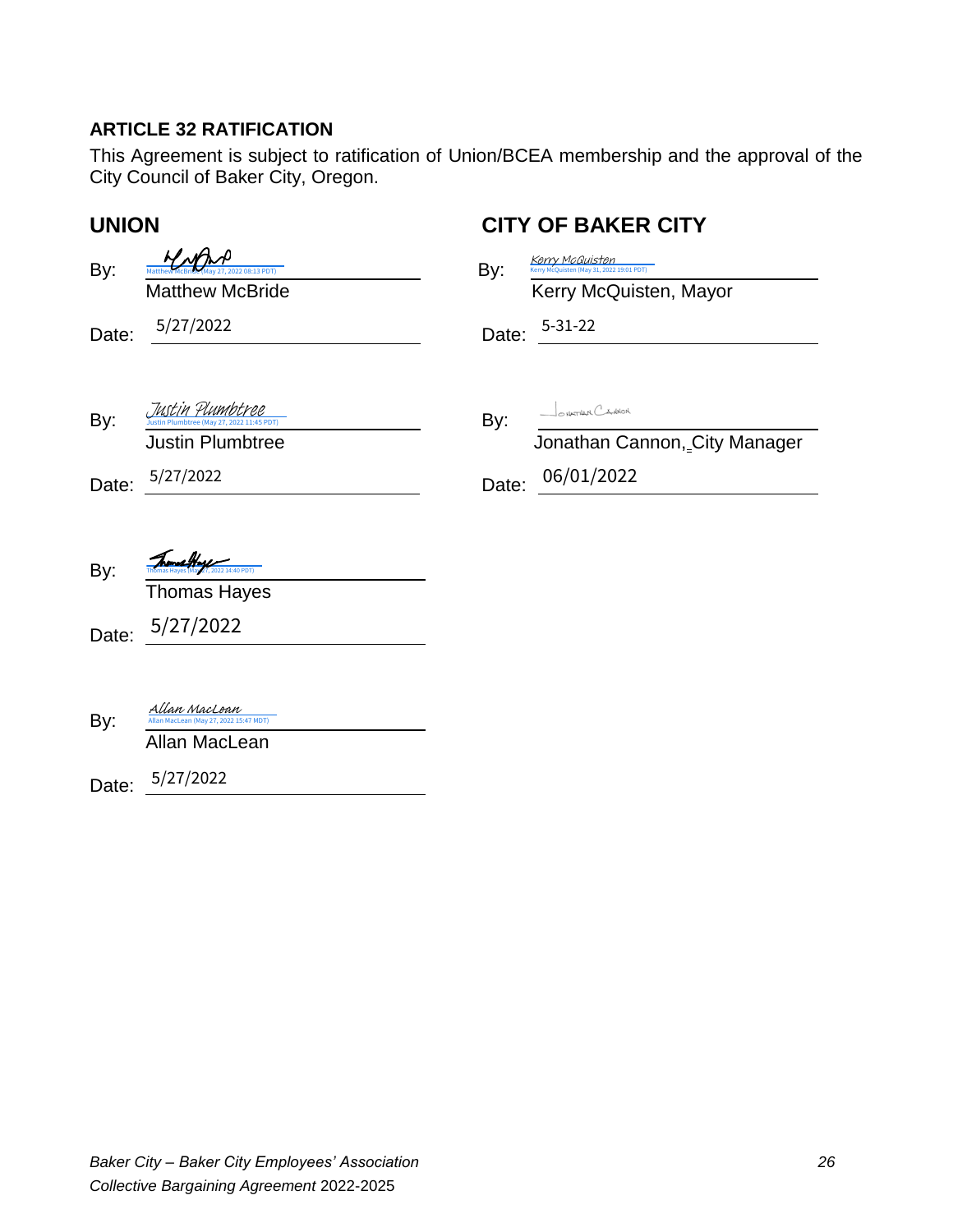#### **APPENDIX A**

#### **Classification Categories for BCEA bargaining unit positions**

The City has the following Classification Categories, subject to management discretion. (*This is covered in Article 1 TA)* Classification Categories apply only to full time positions at the time of layoff. Article 17 of the collective bargaining agreement identifies the layoff procedures for full time and part time employees. Classification Categories are separate categories and not comparable to each other; their order on this chart does not represent any particular order of precedence. Job positions within a classification category are in ranking order, with highest rank on top. A "classification line" is a line in a category that may have multiple positions.

#### Engineering Finance/Administration Engineering Tech III Accounting Technician<br>
Engineering Tech II-GIS<br>
Accounts Receivable S Equipment Operator II Equipment Operator I Utility Worker II Public Works Water Specialist III Water Service Specialist II Water Plant Specialist II Water Plant Service Specialist I Water Service Specialist I Water Plant Trainee Public Works Wastewater Specialist III Wastewater Plant Specialist II Wastewater Plant Specialist II Wastewater Collection Specialist I Wastewater Mechanic Mechanic III Mechanic II Electrical Maintenance Facilities Maintenance Public Works Inventory Inventory Control Specialist I

#### **CLASSIFICATION III**

**Building** Building Inspector II Building Inspector III Permit Technician Inspector I/Permit Tech

#### **CLASSIFICATION CATEGORY I CLASSIFICATION CATEGORY II**

Engineering Tech II-GIS<br>
Engineering Tech I<br>
Accounts Receivable Specialist/Billing (single position)<br>
Accounts Receivable Specialist/Billing (single position) Accounts Receivable Specialist/Billing (single position) Public Works Equipment Cashier/Accounts Receivable Specialist (single position)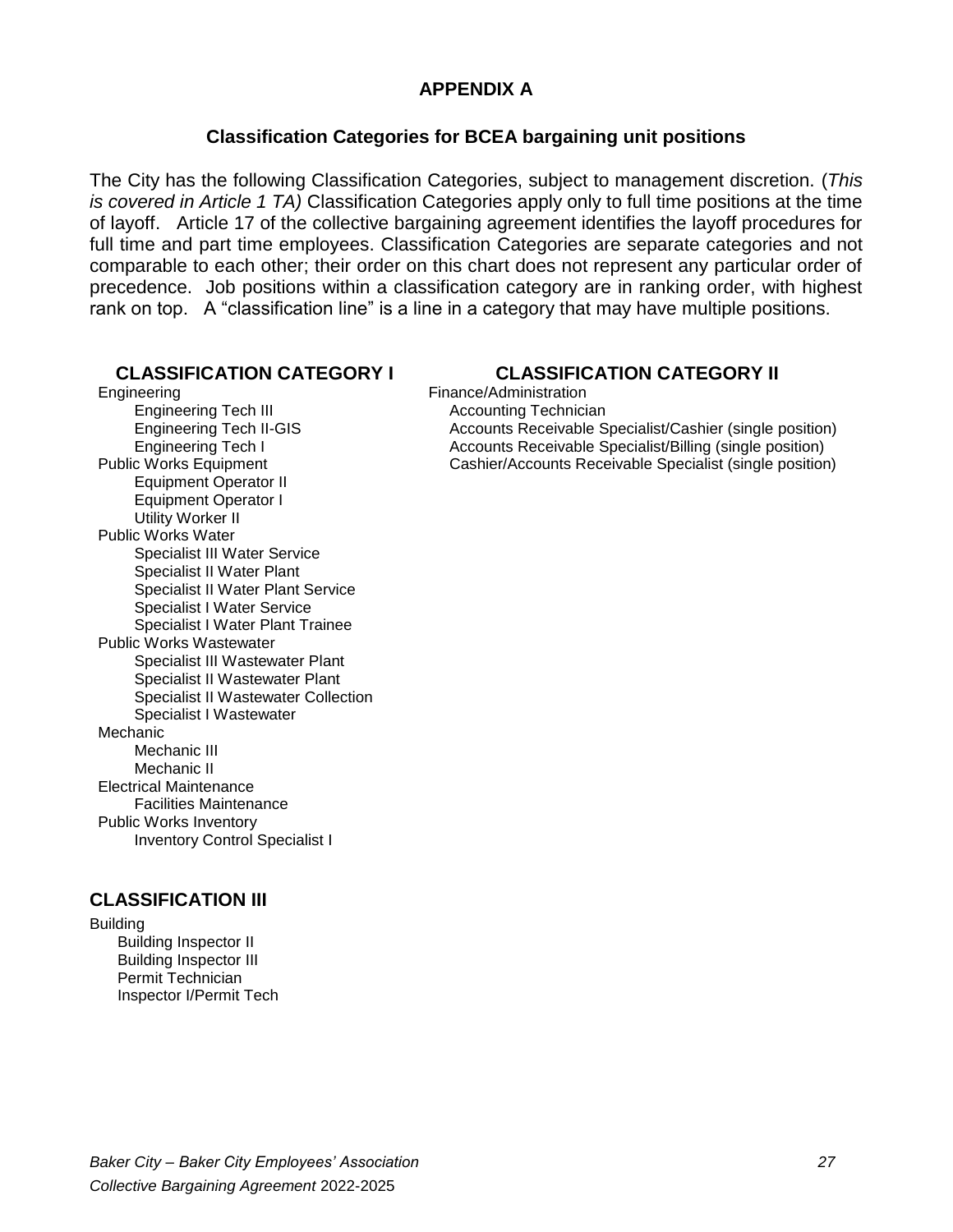#### **EXHIBIT A**

### **Baker City Classification and Monthly Salary Schedule**

Step 1 is at 6 months from date of hire. Step 2 is at 18 months from date of hire (Art 6.2) Salaries are based on a 2080 hours/year schedule.

| Effective July 1, 2022, job classifications and monthly rate of pay shall be as follows (includes 5.0% COLA): |             |         |         |         |         |
|---------------------------------------------------------------------------------------------------------------|-------------|---------|---------|---------|---------|
| Position                                                                                                      | <b>Base</b> | Step 1  | Step 2  | Step 3  | Step 4  |
| <b>Engineering Tech III</b>                                                                                   | \$4,662     | \$4,848 | \$5,042 | \$5,244 | \$5,454 |
| <b>Engineering Tech II-GIS</b>                                                                                | \$4,211     | \$4,379 | \$4,554 | \$4,736 | \$4,925 |
| <b>Engineering Tech I</b>                                                                                     | \$3,781     | \$3,932 | \$4,089 | \$4,253 | \$4,423 |
| <b>Equipment Operator II</b>                                                                                  | \$4,513     | \$4,694 | \$4,882 | \$5,077 | \$5,280 |
| <b>Equipment Operator I</b>                                                                                   | \$4,053     | \$4,215 | \$4,384 | \$4,559 | \$4,741 |
| <b>Utility Worker II</b>                                                                                      | \$3,781     | \$3,932 | \$4,089 | \$4,253 | \$4,423 |
| Specialist III Water Service                                                                                  | \$4,662     | \$4,848 | \$5,042 | \$5,244 | \$5,454 |
| Specialist II Water Plant                                                                                     | \$4,211     | \$4,379 | \$4,554 | \$4,736 | \$4,925 |
| <b>Specialist II Water Plant Service</b>                                                                      | \$4,662     | \$4,848 | \$5,042 | \$5,244 | \$5,454 |
| <b>Specialist I Water Service</b>                                                                             | \$4,053     | \$4,215 | \$4,384 | \$4,559 | \$4,741 |
| <b>Specialist I Water Plant Trainee</b>                                                                       | \$4,053     | \$4,215 | \$4,384 | \$4,559 | \$4,741 |
| Specialist III Wastewater Plant                                                                               | \$4,662     | \$4,848 | \$5,042 | \$5,244 | \$5,454 |
| Specialist II Wastewater Plant                                                                                | \$4,211     | \$4,379 | \$4,554 | \$4,736 | \$4,925 |
| <b>Specialist II Wastewater Collection</b>                                                                    | \$4,211     | \$4,379 | \$4,554 | \$4,736 | \$4,925 |
| Specialist I Wastewater                                                                                       | \$4,053     | \$4,215 | \$4,384 | \$4,559 | \$4,741 |
| Mechanic III                                                                                                  | \$4,513     | \$4,694 | \$4,882 | \$5,077 | \$5,280 |
| Mechanic II                                                                                                   | \$4,281     | \$4,452 | \$4,630 | \$4,815 | \$5,008 |
| <b>Facilities Maintenance</b>                                                                                 | \$4,053     | \$4,215 | \$4,384 | \$4,559 | \$4,741 |
| <b>Inventory Control Specialist I</b>                                                                         | \$4,053     | \$4,215 | \$4,384 | \$4,559 | \$4,741 |
| <b>Accounting Technician</b>                                                                                  | \$3,697     | \$3,845 | \$3,999 | \$4,159 | \$4,325 |
| Accounts Receivable Specialist/Cashier                                                                        | \$3,337     | \$3,470 | \$3,609 | \$3,753 | \$3,903 |
| <b>Accounts Receivable Specialist/Billing</b>                                                                 | \$3,337     | \$3,470 | \$3,609 | \$3,753 | \$3,903 |
| Cashier/Accounts Receivable Specialist                                                                        | \$3,337     | \$3,470 | \$3,609 | \$3,753 | \$3,903 |
| <b>Building Inspector III</b>                                                                                 | \$5,353     | \$5,567 | \$5,790 | \$6,022 | \$6,263 |
| <b>Building Inspector II</b>                                                                                  | \$4,107     | \$4,271 | \$4,442 | \$4,620 | \$4,805 |
| <b>Building Inspector I/Permit Technician</b>                                                                 | \$3,885     | \$4,040 | \$4,202 | \$4,370 | \$4,545 |
| Permit Technician                                                                                             | \$3,242     | \$3,371 | \$3,506 | \$3,647 | \$3,792 |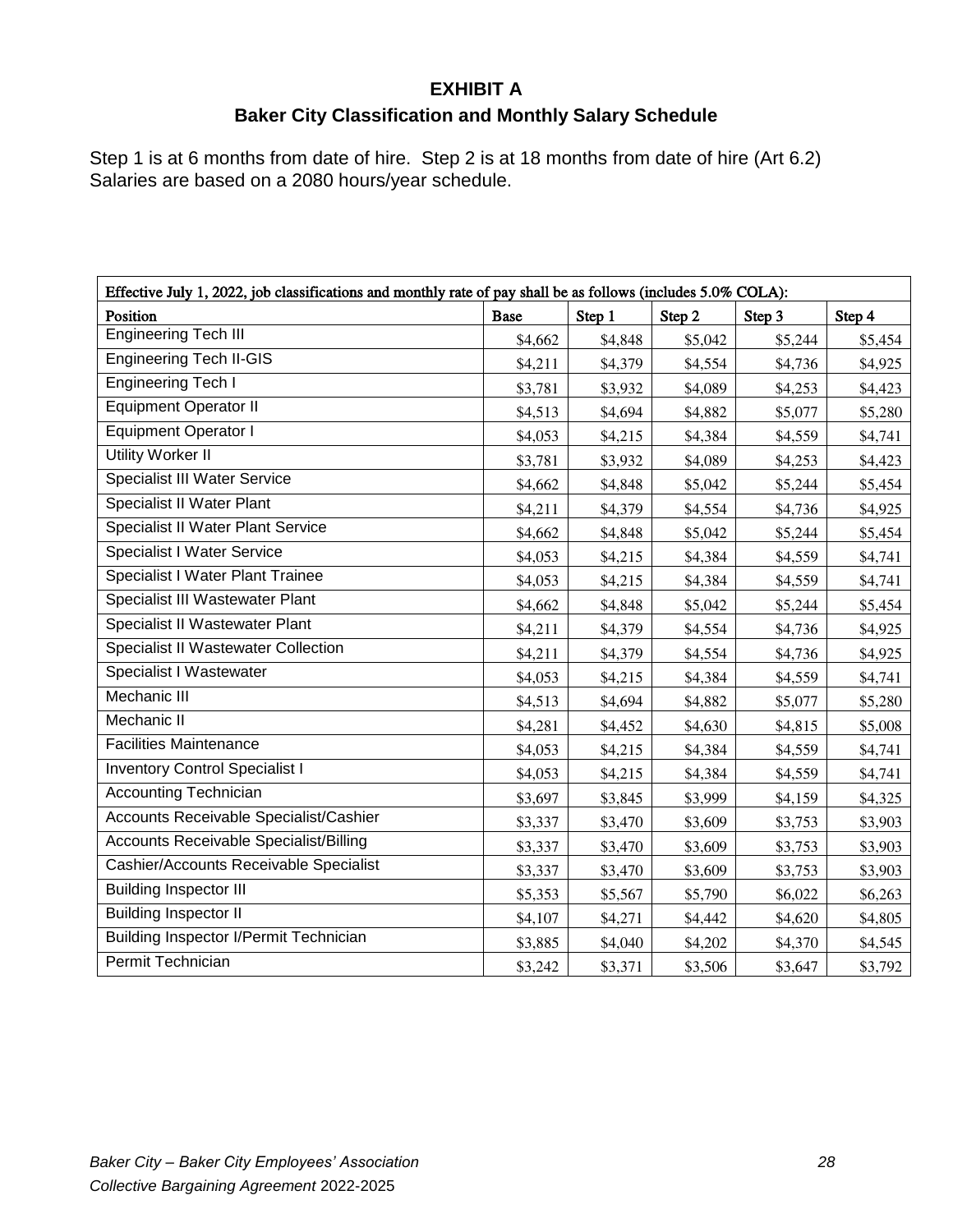### City of Baker City and BCEA 2022-2025 CBA

Final Audit Report 2022-06-01

| Created:          | 2022-05-26                                   |
|-------------------|----------------------------------------------|
| By:               | Stacy Spriet (humanresources@bakercity.com)  |
| Status:<br>Signed |                                              |
| Transaction ID:   | CBJCHBCAABAAm2d1h4XAEGIghDDcEkTS11cwTye_5gQE |

### "City of Baker City and BCEA 2022-2025 CBA" History

- **D** Document created by Stacy Spriet (humanresources@bakercity.com) 2022-05-26 - 2:56:21 PM GMT
- Document emailed to Matthew McBride (mmcbride@bakercity.gov) for signature 2022-05-26 - 2:58:19 PM GMT
- Email viewed by Matthew McBride (mmcbride@bakercity.gov) 2022-05-26 - 3:03:59 PM GMT
- $\mathscr{O}_\bullet$  Document e-signed by Matthew McBride (mmcbride@bakercity.gov) Signature Date: 2022-05-27 - 3:13:41 PM GMT - Time Source: server
- **Document emailed to Justin Plumbtree (jplumbtree@bakercity.gov) for signature** 2022-05-27 - 3:13:44 PM GMT
- **Email viewed by Justin Plumbtree (jplumbtree@bakercity.gov)** 2022-05-27 - 6:43:46 PM GMT
- $\mathscr{O}_0$  Document e-signed by Justin Plumbtree (jplumbtree@bakercity.gov) Signature Date: 2022-05-27 - 6:45:01 PM GMT - Time Source: server
- $\mathbb{R}$  Document emailed to Thomas Hayes (thayes@bakercity.gov) for signature 2022-05-27 - 6:45:04 PM GMT
- **Email viewed by Thomas Hayes (thayes@bakercity.gov)** 2022-05-27 - 9:34:02 PM GMT
- $\mathscr{O}_0$  Document e-signed by Thomas Hayes (thayes@bakercity.gov) Signature Date: 2022-05-27 - 9:40:02 PM GMT - Time Source: server
- Document emailed to Allan MacLean (amaclean@oregonafscme.org) for signature 2022-05-27 - 9:40:04 PM GMT

#### Adobe Acrobat Sign